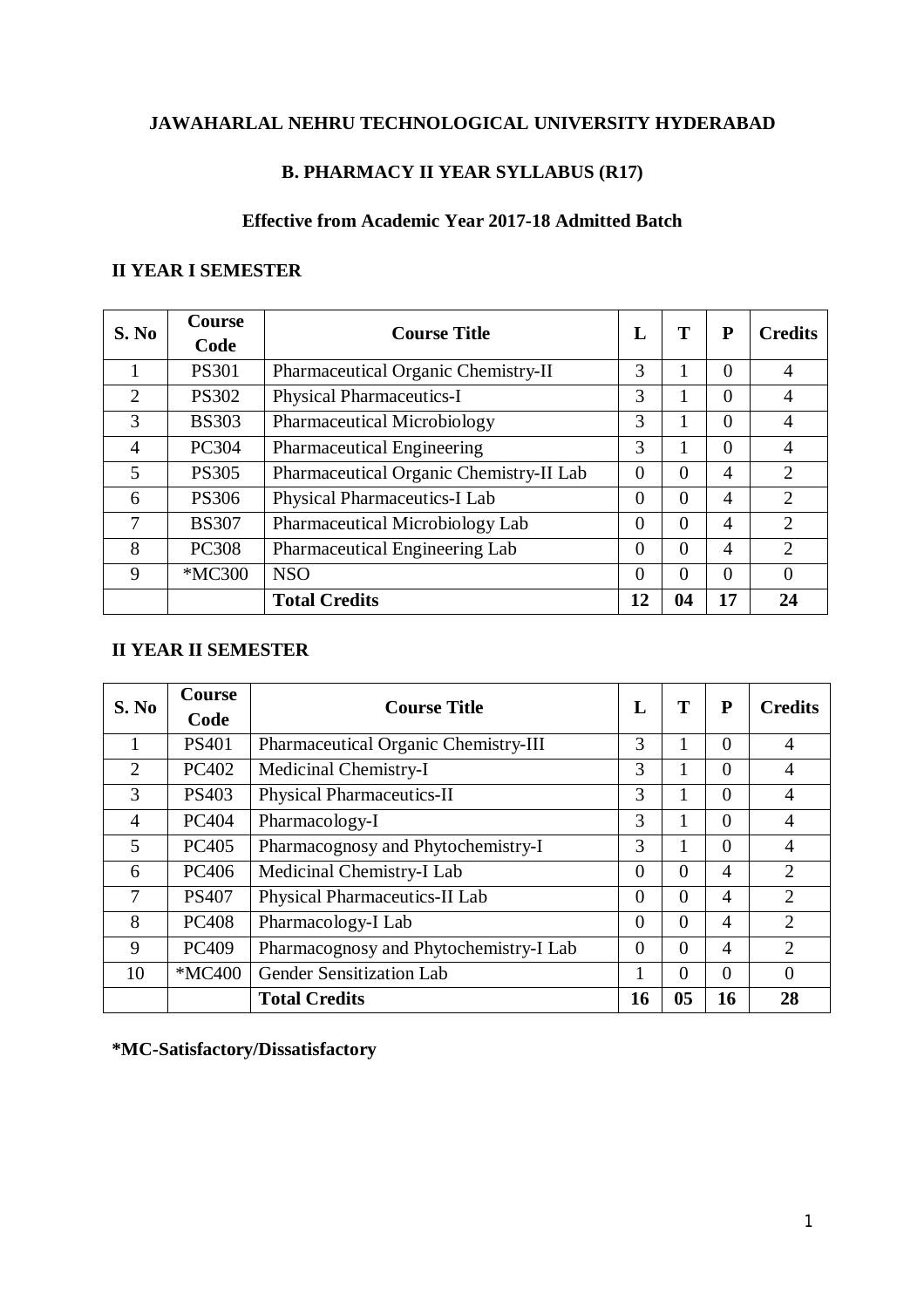# **PS301: PHARMACEUTICAL ORGANIC CHEMISTRY –II**

| <b>B. Pharm. II Year I Sem</b> | L T P C |  |
|--------------------------------|---------|--|
|                                | 3 1 0 4 |  |

**Course Objectives:** This subject deals with general methods of preparation and reactions of some organic compounds. Reactivity of organic compounds are also studied here. The syllabus emphasizes on mechanisms and orientation of reactions. Chemistry of fats and oils are also included in the syllabus.

**Course Outcomes:** Upon completion of the course the student shall be able to

- write the structure, name and the type of isomerism of the organic compound
- write the reaction, name the reaction and orientation of reactions
- account for reactivity/stability of compounds,
- prepare organic compounds

### **Benzene and its derivatives**

- **A.** Analytical, synthetic and other evidences in the derivation of structure of benzene, Orbital picture, resonance in benzene, aromatic characters, Huckel's rule
- **B.** Reactions of benzene nitration, sulphonation, halogenation-reactivity, Friedelcrafts alkylation- reactivity, limitations, Friedelcrafts acylation.
- **C.** Substituents, effect of substituents on reactivity and orientation of mono substituted benzene compounds towards electrophilic substitution reaction
- **D.** Structure and uses of DDT, Saccharin, BHC and Chloramine

### **UNIT-II 10 Hours**

**Phenols\*** - Acidity of phenols, effect of substituents on acidity, qualitative tests, Structure and uses of phenol, cresols, resorcinol, naphthols

**Aromatic Amines\* -** Basicity of amines, effect of substituents on basicity, and synthetic uses of aryl diazonium salts

### **UNIT-III 10 Hours**

### **Fats and Oils**

a. Fatty acids – reactions.

- b. Hydrolysis, Hydrogenation, Saponification and Rancidity of oils, Drying oils.
- c. Analytical constants Acid value, Saponification value, Ester value, Iodine value, Acetyl value, Reichert Meissl (RM) value – significance and principle involved in their determination.

### **UNIT-IV 08 Hours Polynuclear hydrocarbons:**

a. Synthesis, reactions

# **UNIT I** 10 **Hours**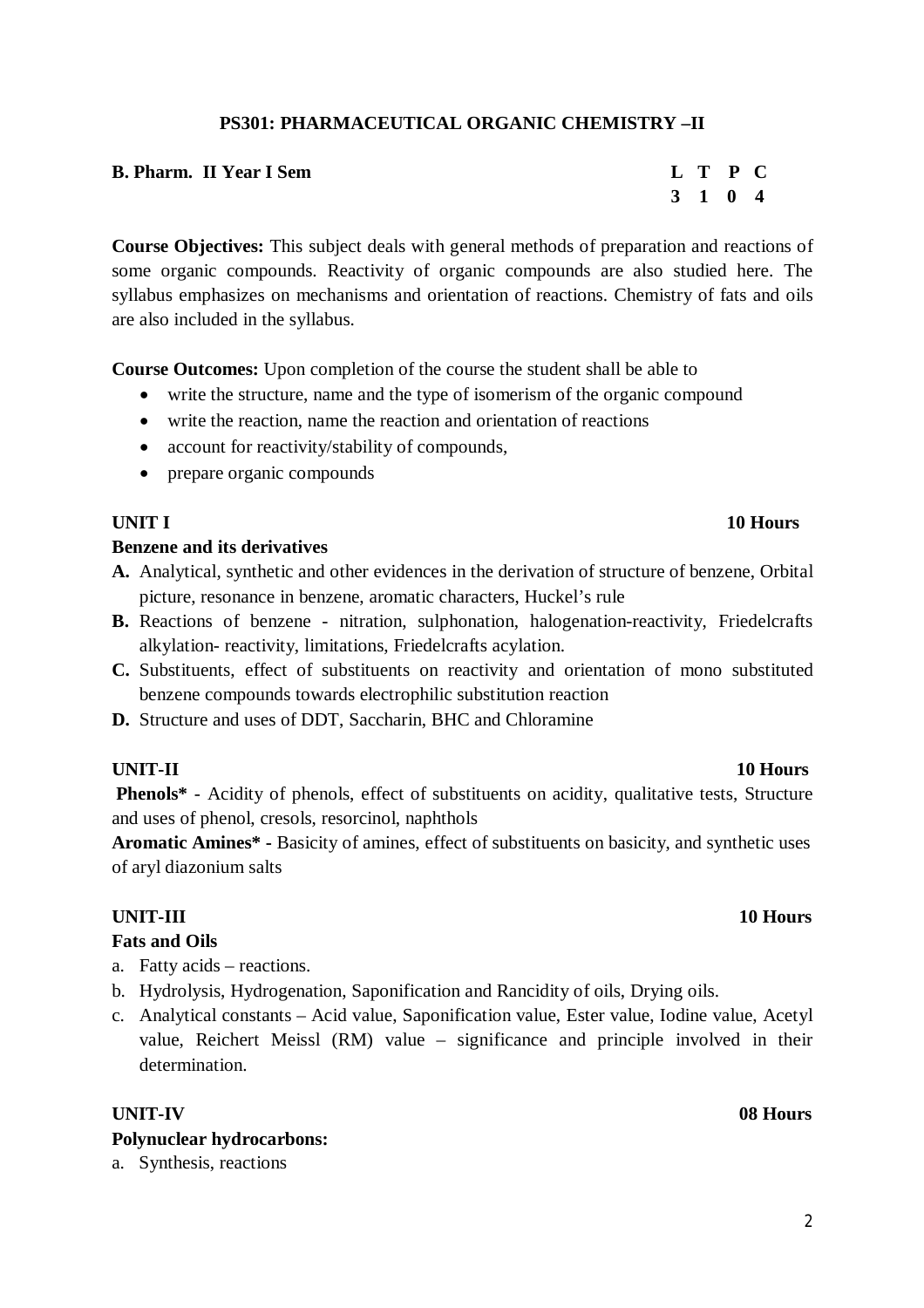b. Structure and medicinal uses of Naphthalene, Phenanthrene, Anthracene, Diphenylmethane, Triphenylmethane and their derivatives

# **UNIT-V 07 Hours**

# **Cyclo alkanes\***

Stabilities – Baeyer's strain theory, limitation of Baeyer's strain theory, Coulson and Moffitt's modification, Sachse Mohr's theory (Theory of strainless rings), reactions of cyclopropane and cyclobutane only

- 1. Organic Chemistry by Morrison and Boyd
- 2. Organic Chemistry by I.L. Finar , Volume-I
- 3. Textbook of Organic Chemistry by B.S. Bahl & Arun Bahl.
- 4. Organic Chemistry by P.L.Soni
- 5. Practical Organic Chemistry by Mann and Saunders.
- 6. Vogel's text book of Practical Organic Chemistry
- 7. Advanced Practical organic chemistry by N.K.Vishnoi.
- 8. Introduction to Organic Laboratory techniques by Pavia, Lampman and Kriz.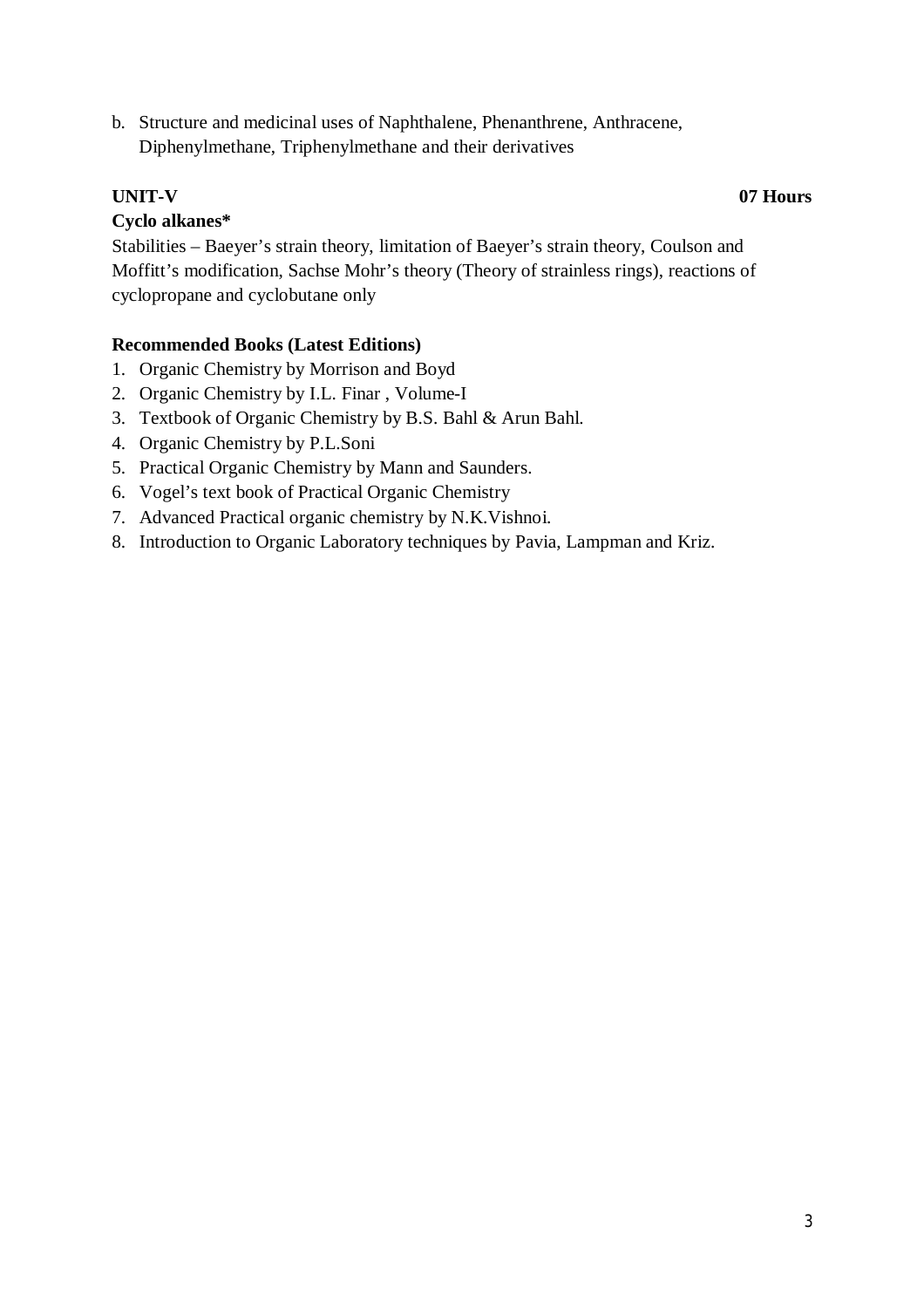# **PS302: PHYSICAL PHARMACEUTICS - I**

| <b>B. Pharm. II Year I Sem</b> | L T P C |  |
|--------------------------------|---------|--|
|                                | 3 1 0 4 |  |

### **Course Objectives:**

The course deals with the various physical, physicochemical properties and principle involved in dosage forms, formulations. Theory and practical components of the subject help the student to get a better insight in to various areas of formulation research and development and stability studies of pharmaceuticals.

**Course Outcomes:** Upon the completion of the course student shall be able to

- Understand various physicochemical properties of drug molecules in the designing the dosage form
- Know the principles of chemical kinetics  $\&$  to use them in assigning expiry date for formulation
- Demonstrate use of physicochemical properties in evaluation of dosage forms.
- Appreciate physicochemical properties of drug molecules in formulation research and development

### **UNIT-I 10 Hours**

**States of Matter and properties of matter:**State of matter, changes in the state of matter, latent heats, vapour pressure, sublimation critical point, eutectic mixtures, gases, aerosols– inhalers, relative humidity, liquid complexes, liquid crystals, glassy states, solid-crystalline, amorphous & polymorphism.

**Physicochemical properties of drug molecules:** Refractive index, optical rotation, dielectric constant, dipole moment, dissociation constant, determinations and applications

# **UNIT-II 10 Hours**

**Solubility of drugs:** Solubility expressions, mechanisms of solute solvent interactions, ideal solubility parameters, solvation & association, quantitative approach to the factors influencing solubility of drugs, Dissolution & drug release, diffusion principles in biological systems. Solubility of gas in liquids, solubility of liquids in liquids, (Binary solutions, ideal solutions) Raoult's law, real solutions, azeotropic mixtures, fractional distillation. Partially miscible liquids, Critical solution temperature(CST) and applications. Distribution law, its limitations and applications

**Micromeretics:** Particle size and distribution, average particle size, number and weight distribution, particle number, methods for determining particle size by (different methods), counting and separation method, particle shape, specific surface, methods for determining surface area, permeability, adsorption, derived properties of powders, porosity, packing arrangement, densities, bulkiness & flow properties.

### **UNIT-III 10 Hours**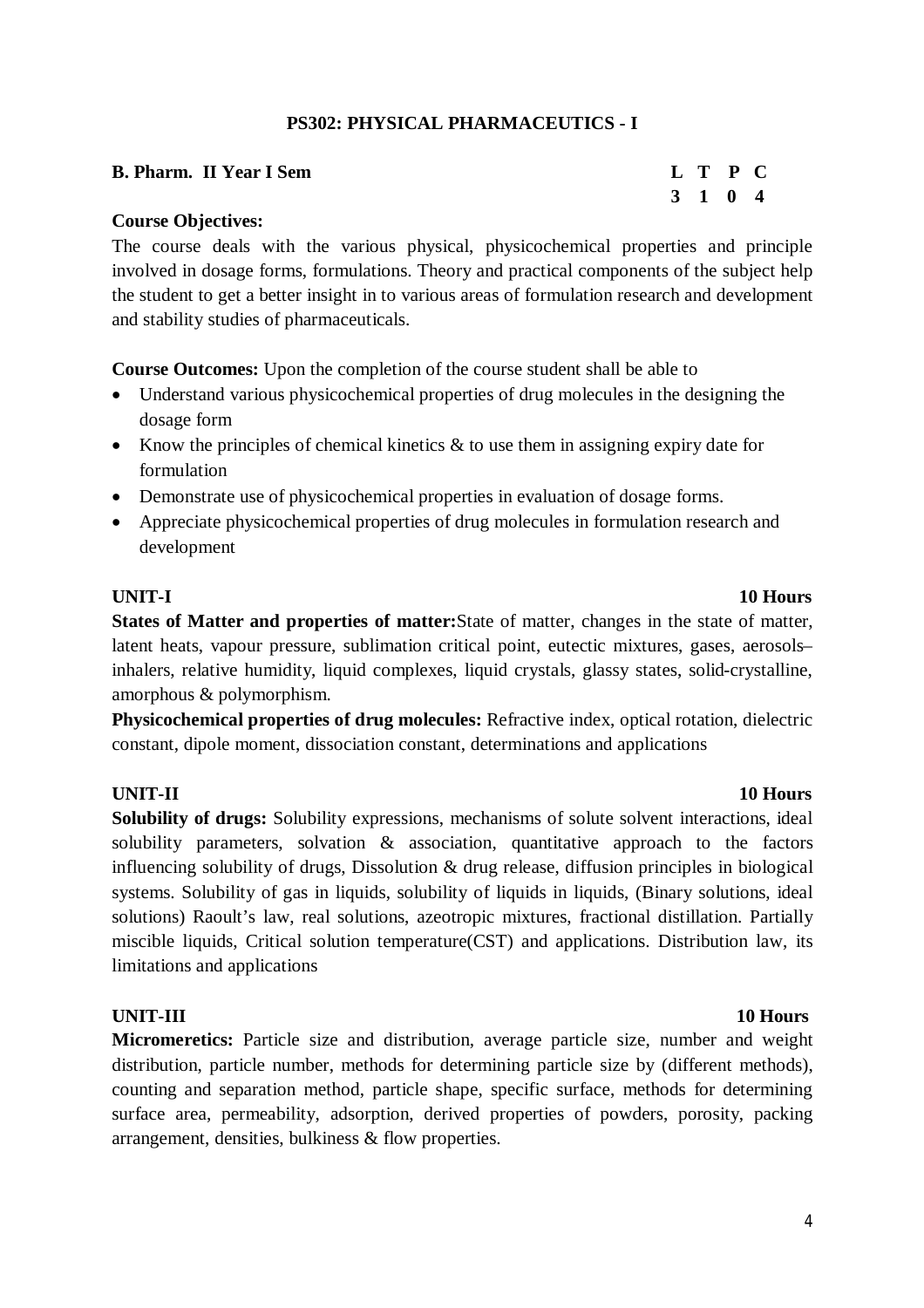**Complexation and protein binding:** Introduction, Classification of Complexation, Applications, methods of analysis, protein binding, Complexation and drug action, crystalline structures of complexes and thermodynamic treatment of stability constants.

### **UNIT-V 07 Hours**

**pH, buffers and Isotonic solutions:** Sorensen's pH scale, pH determination lectrometric and calorimetric), applications of buffers, buffer equation, buffer capacity, buffers in pharmaceutical and biological systems, buffered isotonic solutions. Isotonicity, Colligative properties and determination of tonicity of a system.

# **Recommended Books: (Latest Editions)**

- 1. Physical pharmacy by Alfred Martin
- 2. Experimental pharmaceutics by Eugene, Parott.
- 3. Tutorial pharmacy by Cooper and Gunn.
- 4. Stocklosam J. Pharmaceutical calculations, Lea &Febiger, Philadelphia.
- 5. Liberman H.A, Lachman C., Pharmaceutical Dosage forms, Tablets, Volume-1 to 3, MarcelDekkar Inc.
- 6. Liberman H.A, Lachman C, Pharmaceutical dosage forms. Disperse systems, volume 1, 2, 3. Marcel Dekkar Inc.
- 7. Physical pharmaceutics by Ramasamy C and ManavalanR.
- 8. Laboratory manual of physical pharmaceutics, C.V.S. Subramanyam, J. Thimma settee

### **UNIT-IV 08 Hours**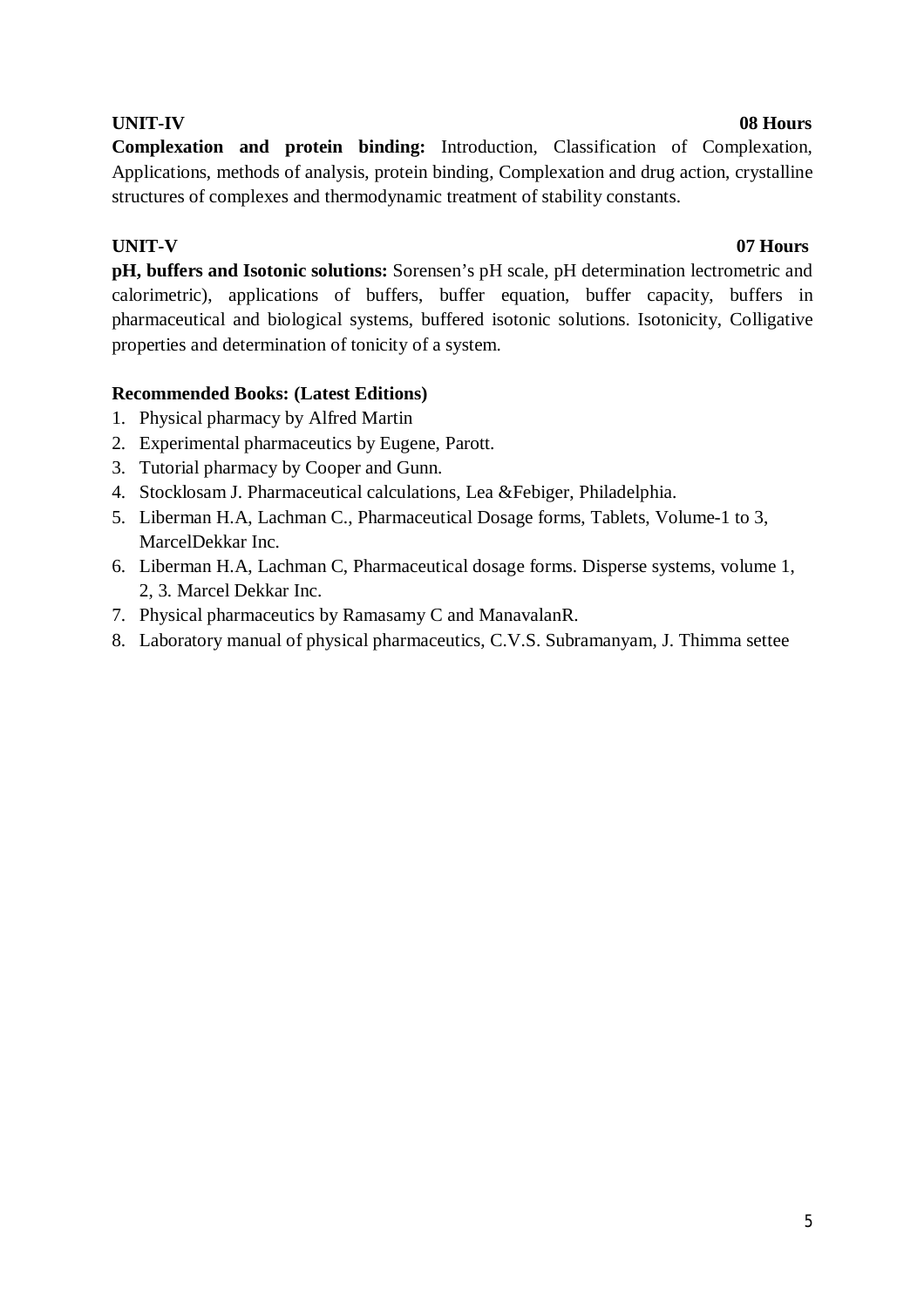### **BS303: PHARMACEUTICAL MICROBIOLOGY**

| <b>B. Pharm. II Year I Sem</b> | L T P C |  |
|--------------------------------|---------|--|
|                                | 3 1 0 4 |  |

### **Course Objectives:**

In the broadest sense, scope of microbiology is the study of all organisms that are invisible to the naked eye- that is the study of microorganisms.

Microorganisms are necessary for the production of bread, cheese, beer, antibiotics, vaccines, vitamins, enzymes etc.

Microbiology has an impact on medicine, agriculture, food science, ecology, genetics, biochemistry, immunology etc.

**Course Outcomes:** Upon completion of the subject student shall be able to;

- Understand methods of identification, cultivation and preservation of various microorganisms
- Importance of sterilization in microbiology. and pharmaceutical industry
- Learn sterility testing of pharmaceutical products.
- Microbiological standardization of Pharmaceuticals.
- Understand the cell culture technology and its applications in pharmaceutical industries.

### **UNIT-I 10 Hours**

Introduction, history of microbiology, its branches, scope and its importance. Introduction to Prokaryotes and Eukaryotes. Study of ultra-structure and morphological classification of bacteria, nutritional requirements, raw materials used for culture media and physical parameters for growth, growth curve, isolation and preservation methods for pure cultures, cultivation of anaerobes, quantitative measurement of bacterial growth (total & viable count). Study of different types of phase constrast microscopy, dark field microscopy and electron microscopy.

### **UNIT-II 10 Hours**

Identification of bacteria using staining techniques (simple, Gram's &Acid fast staining) and biochemical tests (IMViC). Study of principle, procedure, merits, demerits and applications of Physical, chemical and mechanical method of sterilization. Evaluation of the efficiency of sterilization methods. Equipments employed in large scale sterilization. Sterility indicators.

Study of morphology, classification, reproduction/replication and cultivation of Fungi and Virus. Classification and mode of action of disinfectants. Factors influencing disinfection, antiseptics and their evaluation. For bacteriostatic and bactericidal actions. Evaluation of bactericidal & Bacteriostatic. Sterility testing of products (solids, liquids, ophthalmic and other sterile products) according to IP, BP and USP.

# **UNIT-III 10 Hours**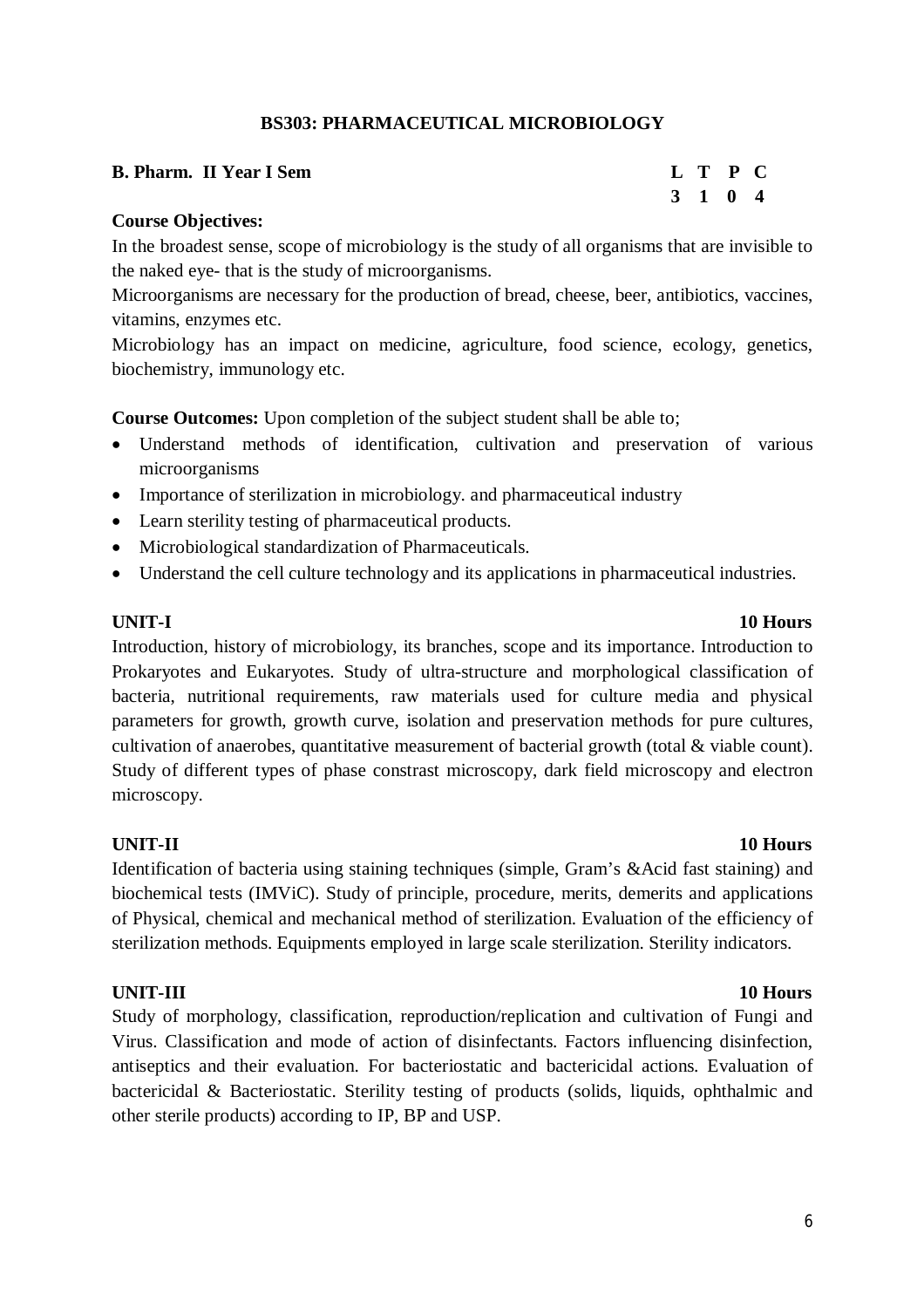### **UNIT-IV 08 Hours**

Designing of aseptic area, laminar flow equipments; study of different sources of contamination in an aseptic area and methods of prevention, clean area classification. Principles and methods of different microbiological assay. Methods for standardization of antibiotics, vitamins and amino acids. Assessment of a new antibiotic and testing of antimicrobial activity of a new substance. General aspects-environmental cleanliness.

# **UNIT-V 07 Hours**

Types of spoilage, factors affecting the microbial spoilage of pharmaceutical products, sources and types of microbial contaminants, assessment of microbial contamination and spoilage.

Preservation of pharmaceutical products using antimicrobial agents, evaluation of microbial stability of formulations. Growth of animal cells in culture, general procedure for cell culture, Primary, established and transformed cell cultures. Application of cell cultures in pharmaceutical industry and research.

- 1. Rafi MD, Text book of biochemistry for undergraduates,  $3<sup>rd</sup>$  edition, Universities press, 2017.
- 2. W.B. Hugo and A.D. Russel: Pharmaceutical Microbiology, Blackwell Scientific publications, Oxford London.
- 3. Prescott and Dunn, Industrial Microbiology,  $4<sup>th</sup>$  edition, CBS Publishers & Distributors, Delhi.
- 4. Pelczar, Chan Kreig, Microbiology, Tata McGraw Hill edn.
- 5. Malcolm Harris, Balliere Tindall and Cox: Pharmaceutical Microbiology.
- 6. Rose: Industrial Microbiology.
- 7. Probisher, Hinsdill et al: Fundamentals of Microbiology, 9th ed. Japan
- 8. Cooper and Gunn's: Tutorial Pharmacy, CBS Publisher and Distribution.
- 9. Peppler: Microbial Technology.
- 10. I.P., B.P., U.S.P.- latest editions.
- 11. Edward: Fundamentals of Microbiology.
- 12. N.K.Jain: Pharmaceutical Microbiology, Vallabh Prakashan, Delhi
- 13. Bergeys manual of systematic bacteriology, Williams and Wilkins- A Waverly company
- 14. Ananthanarayan and Paniker's textbook of Microbiology tenth edition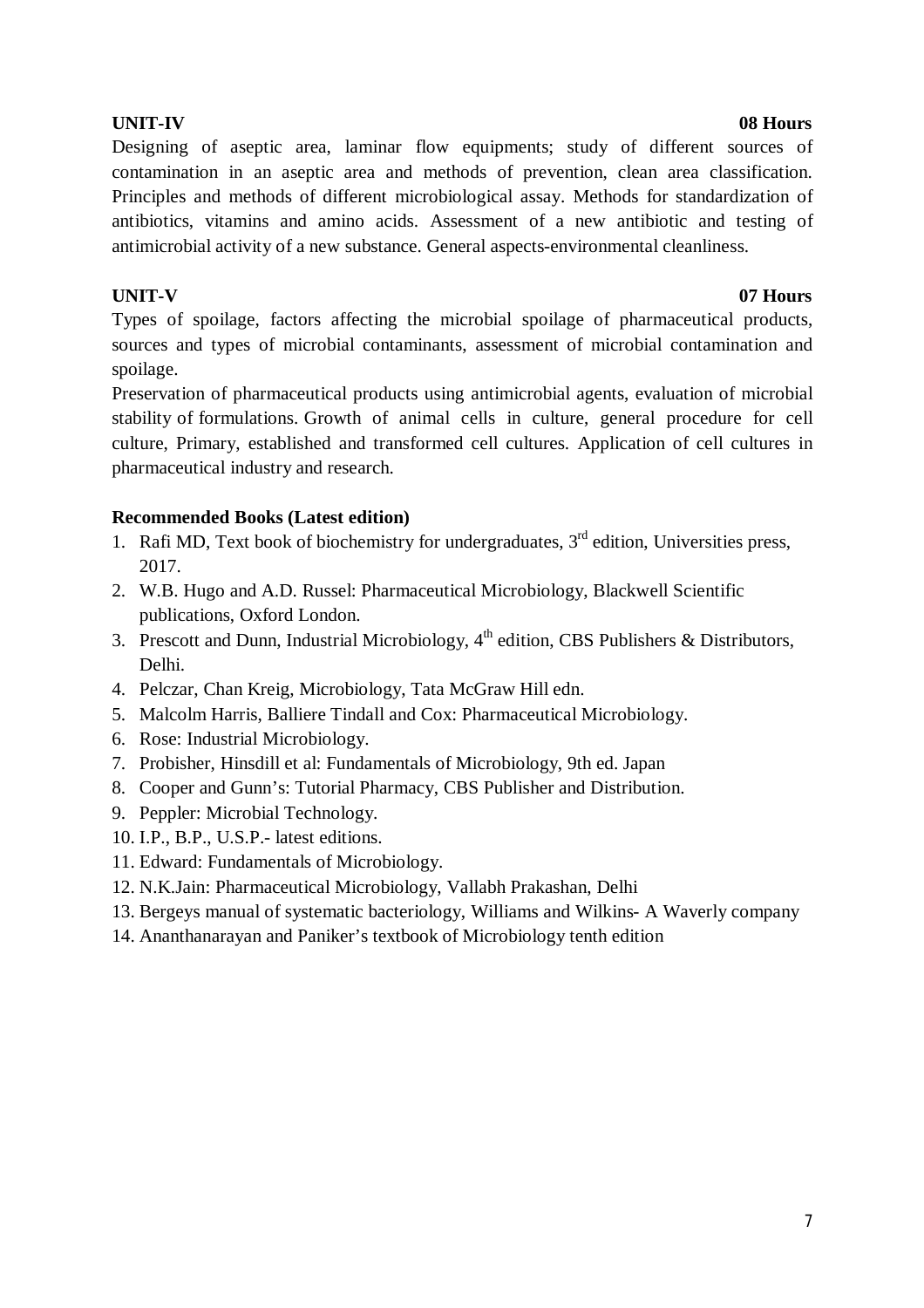# **PC304: PHARMACEUTICAL ENGINEERING**

### **B. Pharm. II Year I Sem L T P C**

# **3 1 0 4**

### **Course Objectives:**

This course is designed to impart a fundamental knowledge on the art and science of various unit operations used in pharmaceutical industry.

**Course Outcomes:** Upon completion of the course student shall be able:

- To know various unit operations used in Pharmaceutical industries.
- To understand the material handling techniques.
- To perform various processes involved in pharmaceutical manufacturing process.
- To carry out various test to prevent environmental pollution.
- To appreciate and comprehend significance of plant lay out design for optimum use of resources.
- To appreciate the various preventive methods used for corrosion control in Pharmaceutical industries.

### **UNIT-I 10 Hours**

**Flow of fluids:** Types of manometers, Reynolds number and its significance, Bernoulli's theorem and its applications, Energy losses, Orifice meter, Venturimeter, Pitot tube and Rotometer.

**Size Reduction:** Objectives, Mechanisms & Laws governing size reduction, factors affecting size reduction, principles, construction, working, uses, merits and demerits of Hammer mill, ball mill, fluid energy mill, Edge runner mill & end runner mill.

**Size Separation:** Objectives, applications & mechanism of size separation, official standards of powders, sieves, size separation Principles, construction, working, uses, merits and demerits of Sieve shaker, cyclone separator, Air separator, Bag filter & elutriation tank.

**Mixing:** Objectives, applications & factors affecting mixing, Difference between solid and liquid mixing, mechanism of solid mixing, liquids mixing and semisolids mixing. Principles, Construction, Working, uses, Merits and Demerits of Double cone blender, twin shell blender, ribbon blender, Sigma blade mixer, planetary mixers, Propellers, Turbines, Paddles & Silverson Emulsifier,

### **UNIT-II 10 Hours**

**Crystallization:** Objectives, applications, & theory of crystallization. Solubility curves, principles, construction, working, uses, merits and demerits of Agitated batch crystallizer, Swenson Walker Crystallizer, Krystal crystallizer, Vacuum crystallizer. Caking of crystals, factors affecting caking & prevention of caking.

**Evaporation:** Objectives, applications and factors influencing evaporation, differences between evaporation and other heat process. principles, construction, working, uses, merits and demerits of Steam jacketed kettle, horizontal tube evaporator, climbing film evaporator, forced circulation evaporator, multiple effect evaporator& Economy of multiple effect evaporator.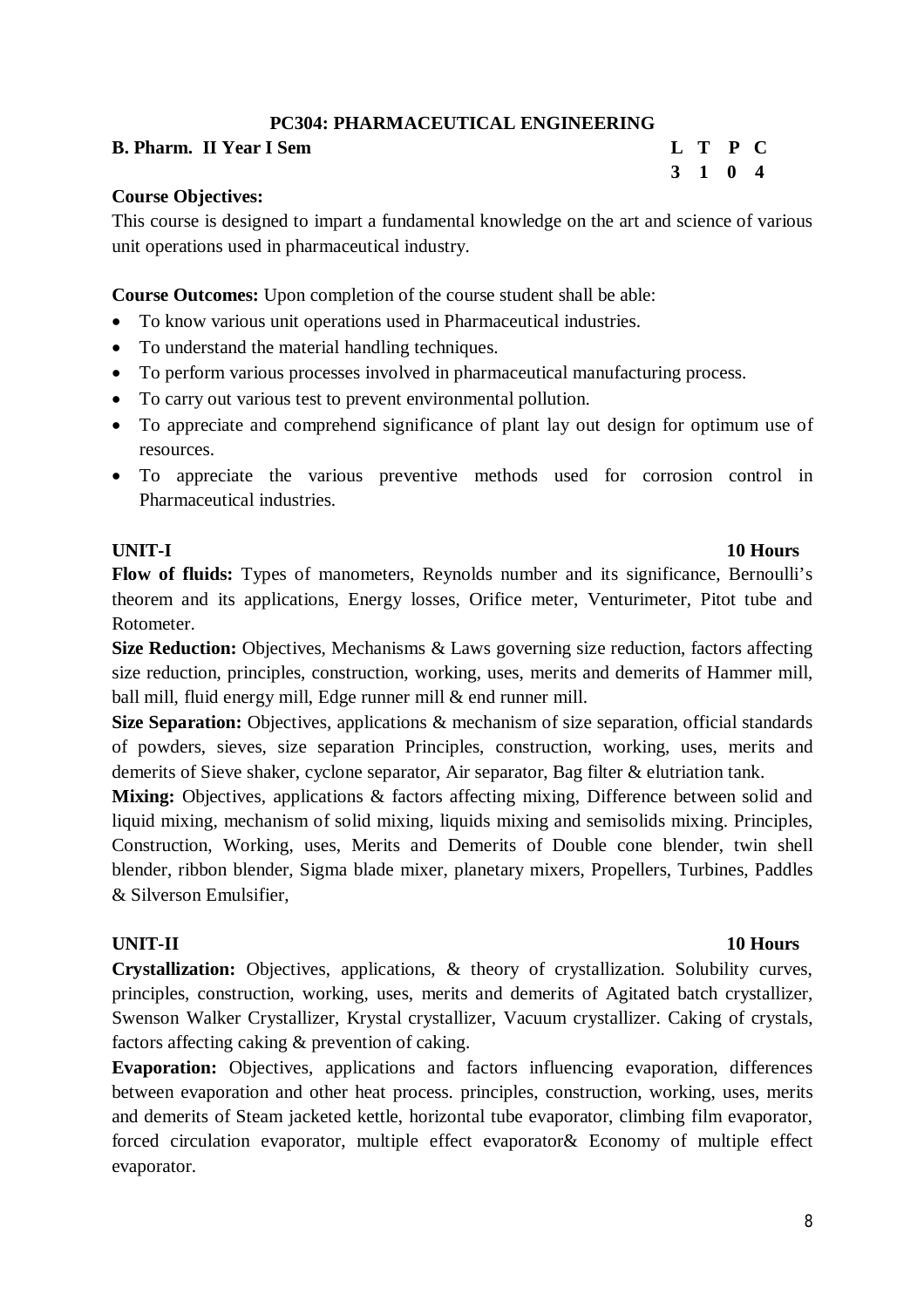9

Heat Transfer: Objectives, applications & Heat transfer mechanisms. Fourier's law, Heat transfer by conduction, convection & radiation. Heat interchangers & heat exchangers. List of equipment by name and their functions.

# **UNIT- III 10 Hours**

**Drying:** Objectives, applications & mechanism of drying process, measurements & applications of Equilibrium Moisture content, rate of drying curve. principles, construction, working, uses, merits and demerits of Tray dryer, drum dryer spray dryer, fluidized bed dryer, vacuum dryer, freeze dryer.

**Distillation:** Objectives, applications & types of distillation. principles, construction, working, uses, merits and demerits of (lab scale and industrial scale) Simple distillation, preparation of purified water and water for injection BP by distillation, flash distillation, fractional distillation, distillation under reduced pressure, steam distillation & molecular distillation

# **UNIT-IV 08 Hours**

Filtration: Objectives, applications, Theories & Factors influencing filtration, filter aids, filter medias. Principle, Construction, Working, Uses, Merits and demerits of plate & frame filter, filter leaf, rotary drum filter, Meta filter & Cartridge filter, membrane filters and Seitz filter. HEPA filters for controlled pollution.

**Centrifugation:** Objectives, principle & applications of Centrifugation, principles, construction, working, uses, merits and demerits of Perforated basket centrifuge, Nonperforated basket centrifuge, semi continuous centrifuge & super centrifuge.

# **UNIT- V 07 Hours**

**Plant location, industrial hazards and plant safety:** Plant Layout, utilities and services, Mechanical hazards, Chemical hazards, Fire hazards, explosive hazards and their safety.

**Materials of pharmaceutical plant construction, Corrosion and its prevention:** Factors affecting during materials selected for Pharmaceutical plant construction, Theories of corrosion, types of corrosion and there prevention. Ferrous and nonferrous metals, inorganic and organic non metals.

**Material handling systems:** Objectives & applications of Material handling systems, different types of conveyors such as belt, screw and pneumatic conveyors.

- 1. Introduction to chemical engineering Walter L Badger & Julius Banchero, Latest edition.
- 2. Solid phase extraction, Principles, techniques and applications by Nigel J.K. Simpson-Latest edition.
- 3. Unit operation of chemical engineering Mcabe Smith, Latest edition.
- 4. Pharmaceutical engineering principles and practices C.V.S Subrahmanyam et al., Latest edition.
- 5. Remington practice of pharmacy- Martin, Latest edition.
- 6. Theory and practice of industrial pharmacy by Lachmann., Latest edition.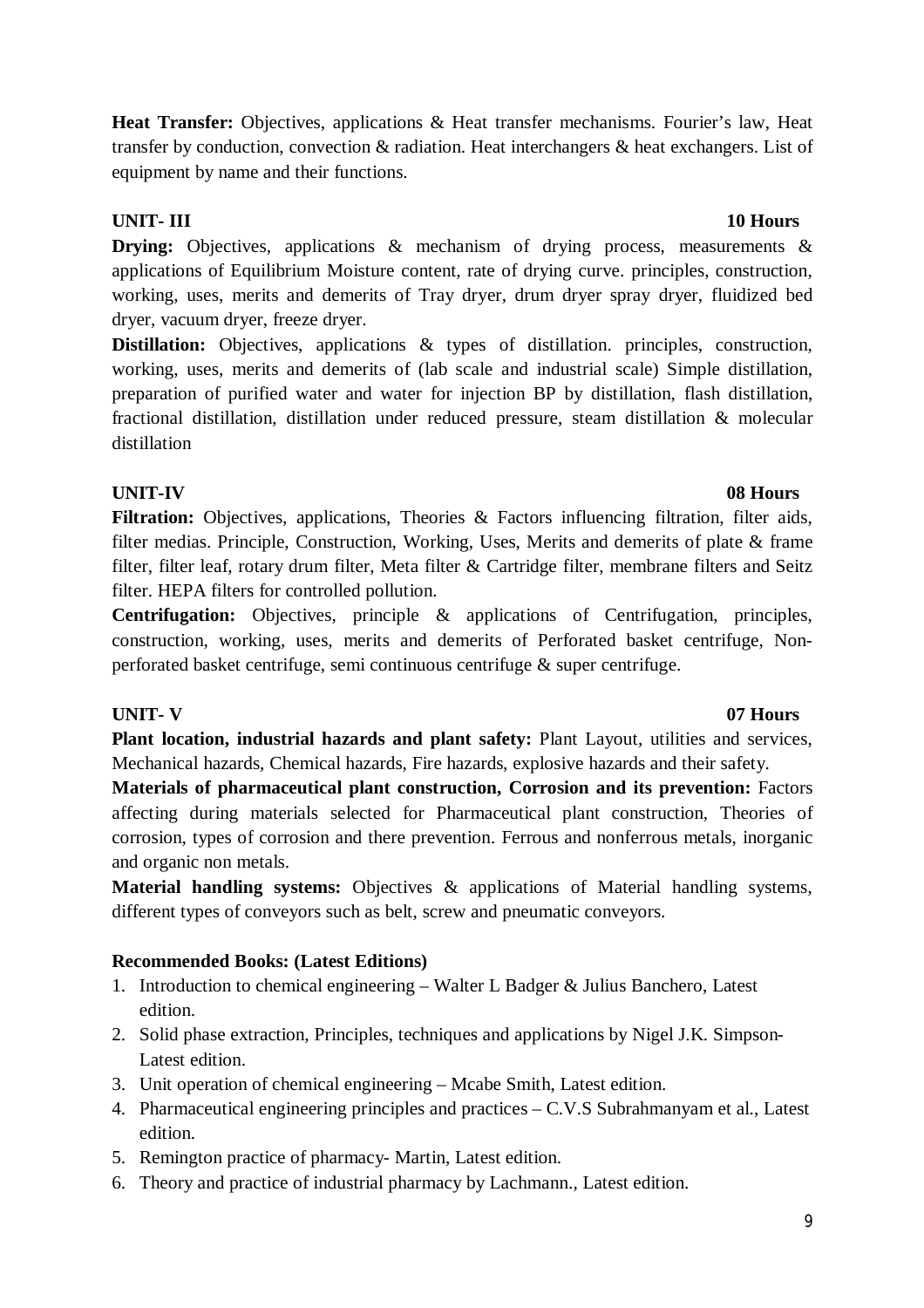- 7. Physical pharmaceutics- C.V.S Subrahmanyam et al., Latest edition.
- 8. Cooper and Gunn's Tutorial pharmacy, S.J. Carter, Latest edition.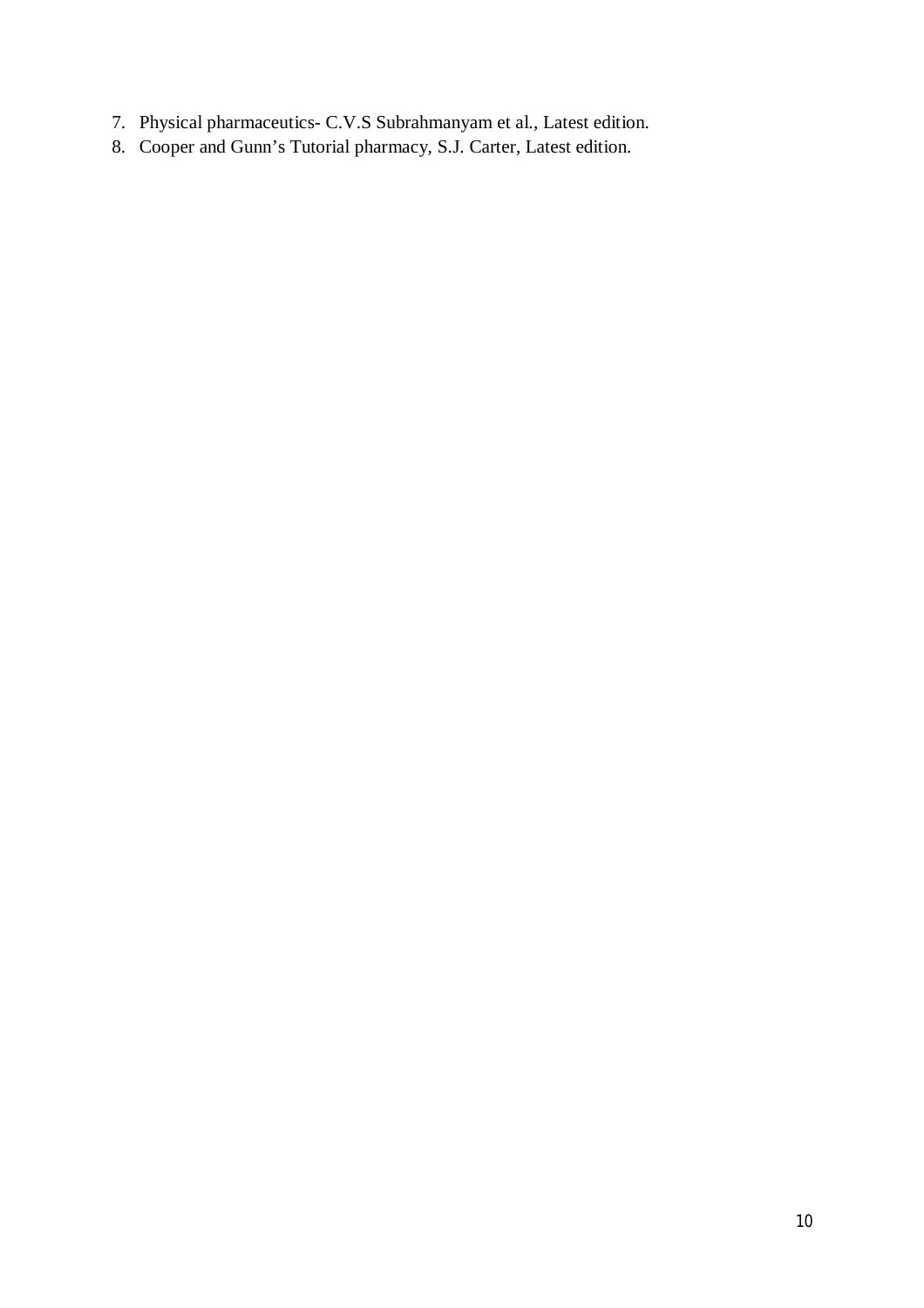# **PS305: PHARMACEUTICAL ORGANIC CHEMISTRY - II LAB**

| <b>B. Pharm. II Year I Sem</b>              |  | L T P C            |  |
|---------------------------------------------|--|--------------------|--|
|                                             |  | $0 \t 0 \t 4 \t 2$ |  |
| Experiments involving laboratory techniques |  |                    |  |

- I Experiments involving laboratory techniques Recrystallization Steam distillation
- II Determination of following oil values (including standardization of reagents) Acid value Saponification value Iodine value

### III **Preparation of compounds**

- Benzanilide/Phenyl benzoate/Acetanilide from Aniline/ Phenol /Aniline by acylation reaction.
- 2,4,6-Tribromo aniline/Para bromo acetanilide from Aniline/ Acetanilide by halogenation (Bromination) reaction.
- 5-Nitro salicylic acid/Meta di nitro benzene from Salicylic acid / Nitro benzene by nitration reaction.
- Benzoic acid from Benzyl chloride by oxidation reaction.
- Benzoic acid/ Salicylic acid from alkyl benzoate/ alkyl salicylate by hydrolysis reaction.
- 1-Phenyl azo-2-napthol from Aniline by diazotization and coupling reactions.
- Benzil from Benzoin by oxidation reaction.
- Dibenzal acetone from Benzaldehyde by Claison Schmidt reaction
- Cinnammic acid from Benzaldehyde by Perkin reaction
- *P*-Iodo benzoic acid from *P*-amino benzoic acid

- 1. Organic Chemistry by Morrison and Boyd
- 2. Organic Chemistry by I.L. Finar , Volume-I
- 3. Textbook of Organic Chemistry by B.S. Bahl & Arun Bahl.
- 4. Organic Chemistry by P.L.Soni
- 5. Practical Organic Chemistry by Mann and Saunders.
- 6. Vogel's text book of Practical Organic Chemistry
- 7. Advanced Practical organic chemistry by N.K.Vishnoi.
- 8. Introduction to Organic Laboratory techniques by Pavia, Lampman and Kriz.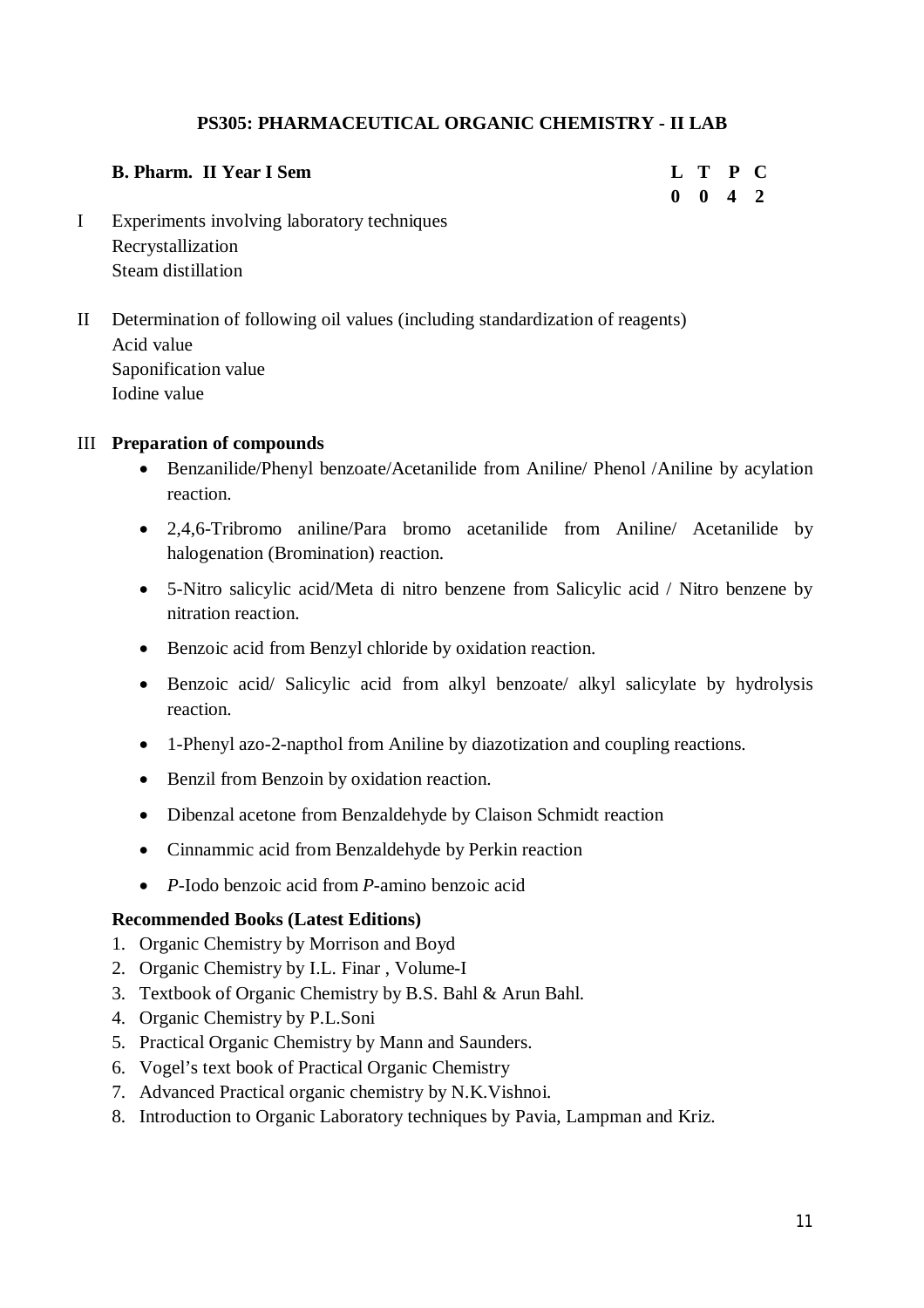# **PS306: PHYSICAL PHARMACEUTICS – I LAB**

| <b>B. Pharm. II Year I Sem</b> | L T P C            |  |
|--------------------------------|--------------------|--|
|                                | $0 \t 0 \t 4 \t 2$ |  |

### **List of Experiments**

- 1. Determination the solubility of drug at room temperature at different pH conditions
- 2. Determination of pKa value by Half Neutralization/ Henderson Hassel Balch equation
- 3. Determination of Partition co- efficient of benzoic acid in benzene and water
- 4. Determination of Partition co- efficient of Iodine in CCl<sub>4</sub> and water
- 5. Determination of % composition of NaCl in a solution using phenol-water system by CST method
- 6. Determination of particle size, particle size distribution using sieving method
- 7. Determination of particle size, particle size distribution using Microscopic method
- 8. Determination of bulk density, true density and porosity
- 9. Determine the angle of repose and influence of lubricant on angle of repose
- 10. Determination of stability constant and donor acceptor ratio of PABA-Caffeine complex by solubility method
- 11. Determination of stability constant and donor acceptor ratio of Cupric-Glycine complex by pH titration method

- 1. Physical pharmacy by Alfred Martin
- 2. Experimental pharmaceutics by Eugene, Parott.
- 3. Tutorial pharmacy by Cooper and Gunn.
- 4. Stocklosam J. Pharmaceutical calculations, Lea &Febiger, Philadelphia.
- 5. Liberman H.A, Lachman C., Pharmaceutical Dosage forms, Tablets, Volume-1 to 3, Marcel Dekkar Inc.
- 6. Liberman H.A, Lachman C, Pharmaceutical dosage forms. Disperse systems, volume 1, 2, 3. Marcel Dekkar Inc.
- 7. Physical pharmaceutics by Ramasamy C and ManavalanR.
- 8. Laboratory manual of physical pharmaceutics, C.V.S. Subramanyam, J. Thimma settee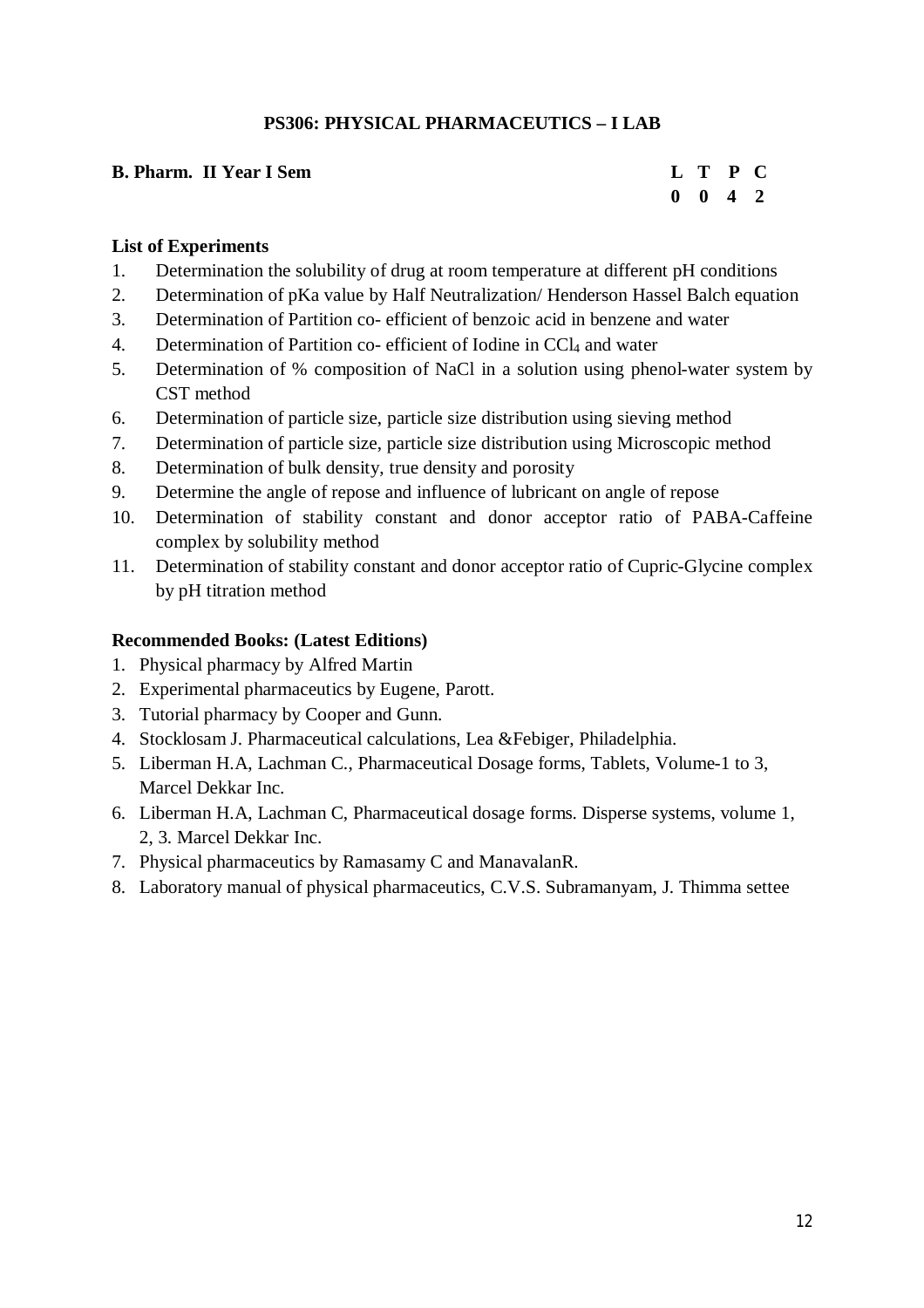# **BS307: PHARMACEUTICAL MICROBIOLOGY LAB**

| <b>B. Pharm. II Year I Sem</b> | L T P C            |  |
|--------------------------------|--------------------|--|
|                                | $0 \t 0 \t 4 \t 2$ |  |

### **List of Experiments:**

- 1. Introduction and study of different equipments and processing, e.g., B.O.D. incubator, laminar flow, aseptic hood, autoclave, hot air sterilizer, deep freezer, refrigerator, microscopes used in experimental microbiology.
- 2. Sterilization of glassware, preparation and sterilization of media.
- 3. Sub culturing of bacteria and fungus. Nutrient stabs and slants preparations.
- 4. Staining methods- Simple, Grams staining and acid fast staining (Demonstration with practical).
- 5. Isolation of pure culture of micro-organisms by multiple streak plate technique and other techniques.
- 6. Microbiological assay of antibiotics by cup plate method and other methods
- 7. Motility determination by Hanging drop method.
- 8. Sterility testing of pharmaceuticals.
- 9. Bacteriological analysis of water
- 10. Biochemical test (IMViC reactions)
- 11. Revision Practical Class

- 1. W.B. Hugo and A.D. Russel: Pharmaceutical Microbiology, Blackwell Scientific publications, Oxford London.
- 2. Prescott and Dunn., Industrial Microbiology, 4<sup>th</sup> edition, CBS Publishers & Distributors, Delhi.
- 3. Pelczar, Chan Kreig, Microbiology, Tata McGraw Hill edn.
- 4. Malcolm Harris, Balliere Tindall and Cox: Pharmaceutical Microbiology.
- 5. Rose: Industrial Microbiology.
- 6. Probisher, Hinsdill et al: Fundamentals of Microbiology, 9th ed. Japan
- 7. Cooper and Gunn's: Tutorial Pharmacy, CBS Publisher and Distribution.
- 8. Peppler: Microbial Technology.
- 9. I.P., B.P., U.S.P.- latest editions.
- 10. Ananthnarayan : Text Book of Microbiology, Orient-Longman, Chennai
- 11. Edward: Fundamentals of Microbiology.
- 12. N.K.Jain: Pharmaceutical Microbiology, Vallabh Prakashan, Delhi
- 13. Bergeys manual of systematic bacteriology, Williams and Wilkins- A Waverly company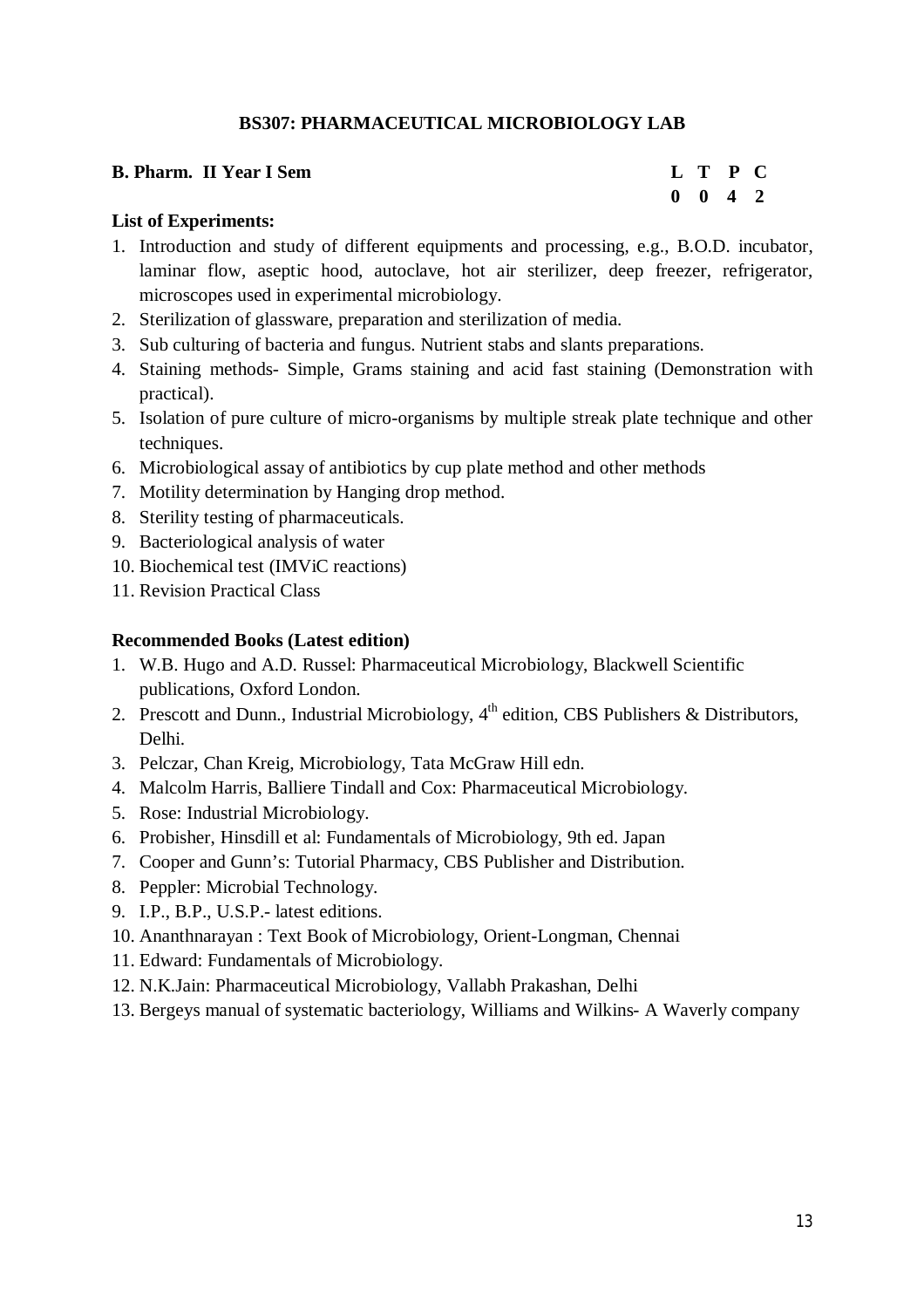# **PC308: PHARMACEUTICAL ENGINEERING LAB**

# **B. Pharm. II Year I Sem L T P C 0 0 4 2**

### **List of Experiments:**

- 1. Determination of radiation constant of brass, iron, unpainted and painted glass.
- 2. Steam distillation To calculate the efficiency of steam distillation.
- 3. To determine the overall heat transfer coefficient by heat exchanger.
- 4. Construction of drying curves (for calcium carbonate and starch).
- 5. Determination of moisture content and loss on drying.
- 6. Determination of humidity of air  $-$  i) from wet and dry bulb temperatures –use of Dew point method.
- 7. Description of Construction working and application of Pharmaceutical Machinery such as rotary tablet machine, fluidized bed coater, fluid energy mill, de humidifier.
- 8. Size analysis by sieving To evaluate size distribution of tablet granulations Construction of various size frequency curves including arithmetic and logarithmic probability plots.
- 9. Size reduction: To verify the laws of size reduction using ball mill and determining Kicks, Rittinger's, Bond's coefficients, power requirement and critical speed of Ball Mill.
- 10. Demonstration of colloid mill, planetary mixer, fluidized bed dryer, freeze dryer and such other major equipment.
- 11. Factors affecting Rate of Filtration and Evaporation (Surface area, Concentration and Thickness/ viscosity
- 12. To study the effect of time on the Rate of Crystallization.
- 13. To calculate the uniformity Index for given sample by using Double Cone Blender.

- 1. Introduction to chemical engineering Walter L Badger & Julius Banchero, Latest edition.
- 2. Solid phase extraction, Principles, techniques and applications by Nigel J.K. Simpson-Latest edition.
- 3. Unit operation of chemical engineering Mcabe Smith, Latest edition.
- 4. Pharmaceutical engineering principles and practices C.V.S Subrahmanyam et al., Latest edition.
- 5. Remington practice of pharmacy- Martin, Latest edition.
- 6. Theory and practice of industrial pharmacy by Lachmann., Latest edition.
- 7. Physical pharmaceutics- C.V.S Subrahmanyam et al., Latest edition.
- 8. Cooper and Gunn's Tutorial pharmacy, S.J. Carter, Latest edition.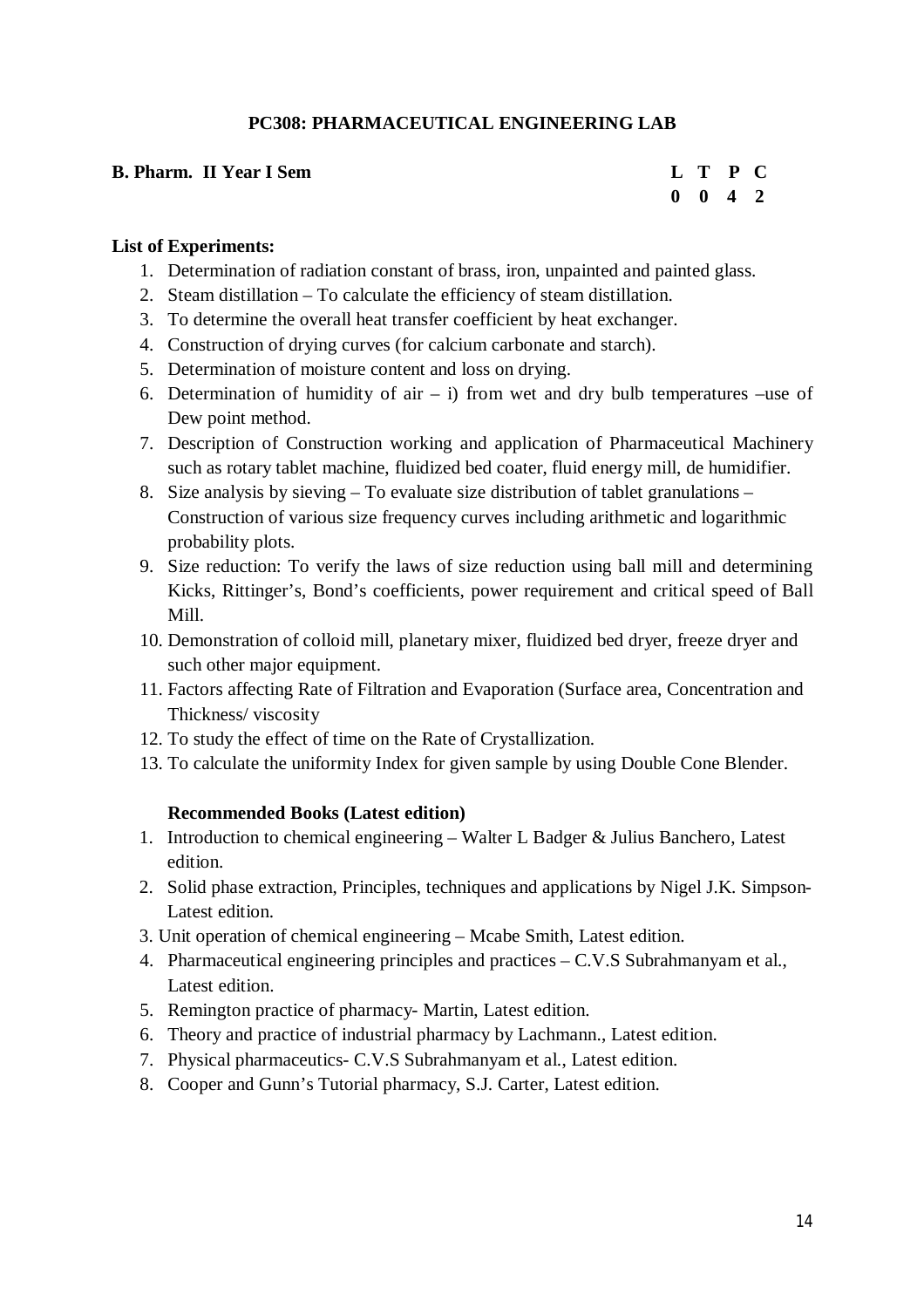# **PS401: PHARMACEUTICAL ORGANIC CHEMISTRY – III**

| <b>B. Pharm. II Year II Sem</b> | L T P C |  |
|---------------------------------|---------|--|
|                                 | 3 1 0 4 |  |

**Course Objectives:** This subject imparts knowledge on stereo-chemical aspects of organic compounds and organic reactions, important named reactions, chemistry of important hetero cyclic compounds. It also emphasizes on medicinal and other uses of organic compounds.

**Course Outcomes**: At the end of the course, the student shall be able to

- understand the methods of preparation and properties of organic compounds
- explain the stereo chemical aspects of organic compounds and stereo chemical reactions
- know the medicinal uses and other applications of organic compounds

### **Note: To emphasize on definition, types, mechanisms, examples, uses/applications**

# **UNIT-I 10 Hours**

### **Stereo isomerism**

Optical isomerism – Optical activity, enantiomerism, diastereoisomerism, meso compounds Elements of symmetry, chiral and achiral molecules. DL system of nomenclature of optical isomers, sequence rules, RS system of nomenclature of optical isomers. Reactions of chiral molecules. Racemic modification and resolution of racemic mixture.

### Geometrical isomerism

Nomenclature of geometrical isomers (Cis Trans, EZ, Syn Anti systems). Methods of determination of configuration of geometrical isomers. Conformational isomerism in Ethane, n-Butane and Cyclohexane. Stereo isomerism in biphenyl compounds (Atropisomerism) and conditions for optical activity.

# **UNIT-III 10 Hours**

# **Heterocyclic compounds:**

Nomenclature and classification

Synthesis, reactions and medicinal uses of following compounds/derivatives Pyrrole, Furan, and Thiophene - Relative aromaticity, reactivity and Basicity of pyrrole

### **UNIT-IV 8 Hours**

Synthesis, reactions and medicinal uses of following compounds/derivatives Pyrazole, Imidazole, Oxazole and Thiazole.

Pyridine, Quinoline, Isoquinoline, Acridine and Indole. Basicity of pyridine Synthesis and medicinal uses of Pyrimidine, Purine, azepines and their derivatives

### **UNIT-II 10 Hours**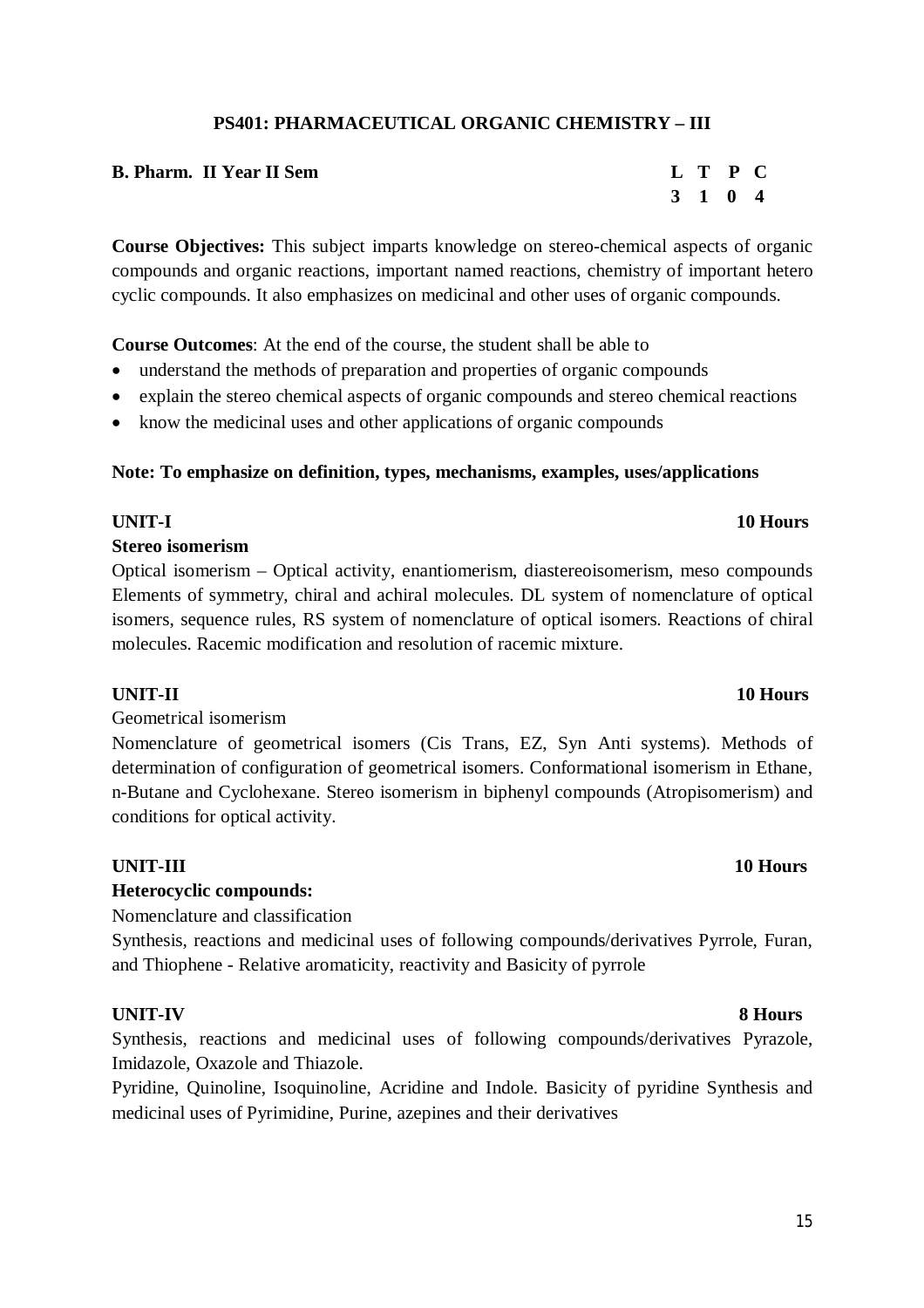# **UNIT-V 07 Hours**

# **Reactions of synthetic importance**

Metal hydride reduction (NaBH<sup>4</sup> and LiAlH4), Clemmensen reduction, Birch reduction, Wolff Kishner reduction. Oppenauer-oxidation and Dakin reaction. Beckmanns rearrangement and Schmidt rearrangement. Claisen-Schmidt condensation

- 1. Organic chemistry by I.L. Finar, Volume-I & II.
- 2. A text book of organic chemistry Arun Bahl, B.S. Bahl.
- 3. Heterocyclic Chemistry by Raj K. Bansal
- 4. Organic Chemistry by Morrison and Boyd
- 5. Heterocyclic Chemistry by T.L. Gilchrist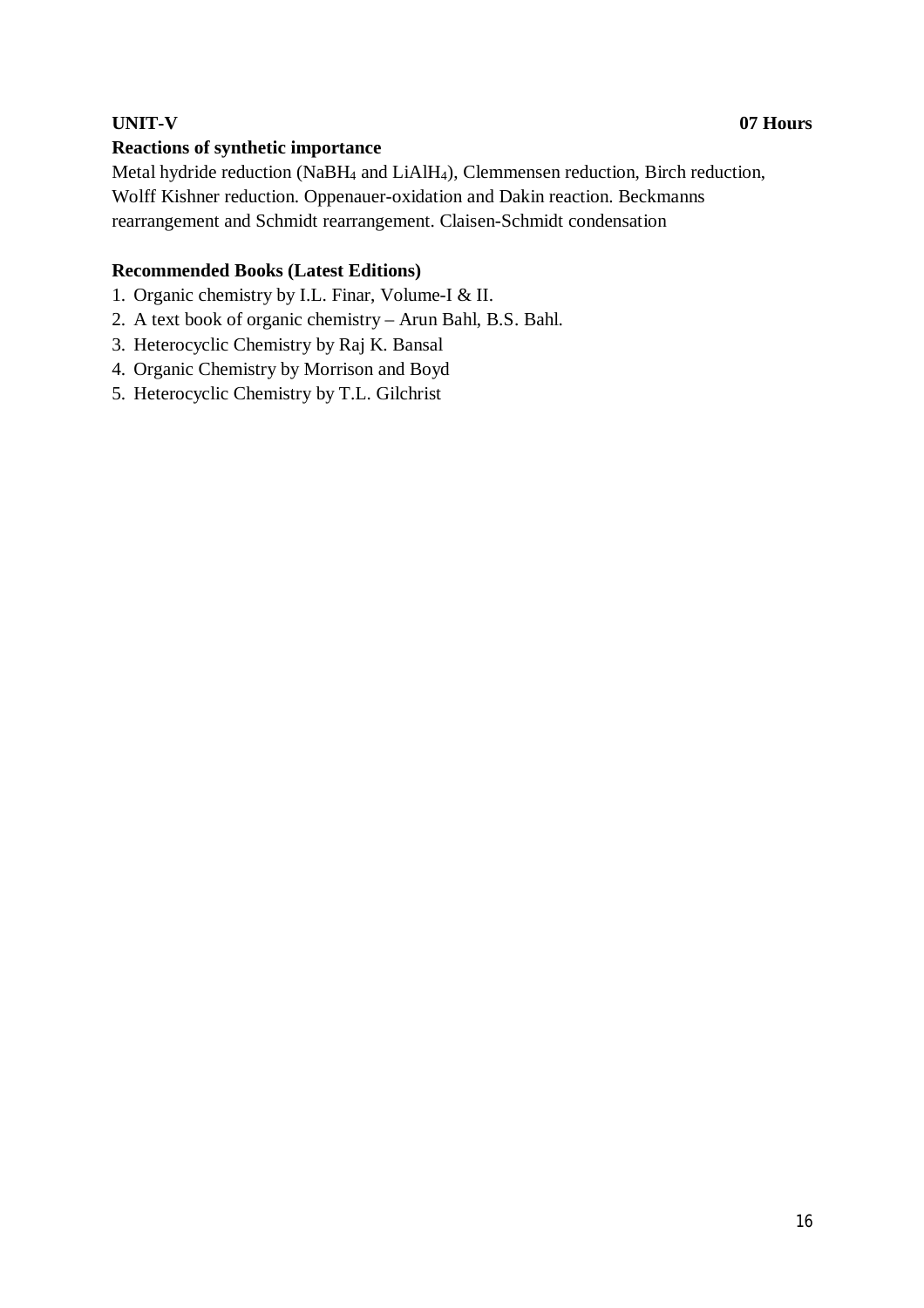# **PC402: MEDICINAL CHEMISTRY – I**

# **B. Pharm.** II Year II Sem **L** T P C **3 1 0 4**

**Course Objectives:** This subject is designed to impart fundamental knowledge on the structure, chemistry and therapeutic value of drugs. The subject emphasizes on structure activity relationships of drugs, importance of physicochemical properties and metabolism of drugs. The syllabus also emphasizes on chemical synthesis of important drugs under each class.

**Course Outcomes:** Upon completion of the course the student shall be able to

- understand the chemistry of drugs with respect to their pharmacological activity
- understand the drug metabolic pathways, adverse effect and therapeutic value of drugs
- know the Structural Activity Relationship (SAR) of different class of drugs
- write the chemical synthesis of some drugs

**Study of the development of the following classes of drugs, Classification, mechanism of action, uses of drugs mentioned in the course, Structure activity relationship of selective class of drugs as specified in the course and synthesis of drugs superscripted (\*)**

# **Introduction to Medicinal Chemistry**

History and development of medicinal chemistry. Physicochemical properties in relation to biological action. Ionization, Solubility, Partition Coefficient, Hydrogen bonding, Protein binding, Chelation, Bioisosterism, Optical and Geometrical isomerism.

### **Drug metabolism**

Drug metabolism principles- Phase I and Phase II. Factors affecting drug metabolism including stereo chemical aspects.

# **UNIT- II 10 Hours**

# **Drugs acting on Autonomic Nervous System**

**Adrenergic Neurotransmitters:** Biosynthesis and catabolism of catecholamine. Adrenergic receptors (Alpha & Beta) and their distribution.

# **Sympathomimetic agents: SAR of Sympathomimetic agents**

Direct acting: Nor-epinephrine, Epinephrine, Phenylephrine\*, Dopamine, Methyldopa, Clonidine, Dobutamine, Isoproterenol, Terbutaline, Salbutamol\*, Bitolterol, Naphazoline, Oxymetazoline and Xylometazoline.

Indirect acting agents: Hydroxyamphetamine, Pseudoephedrine, Propylhexedrine.

Agents with mixed mechanism: Ephedrine, Metaraminol.

# **Adrenergic Antagonists:**

**Alpha adrenergic blockers:** Tolazoline\*, Phentolamine, Phenoxybenzamine, Prazosin, Dihydroergotamine, Methysergide.

### **UNIT- I 10 Hours**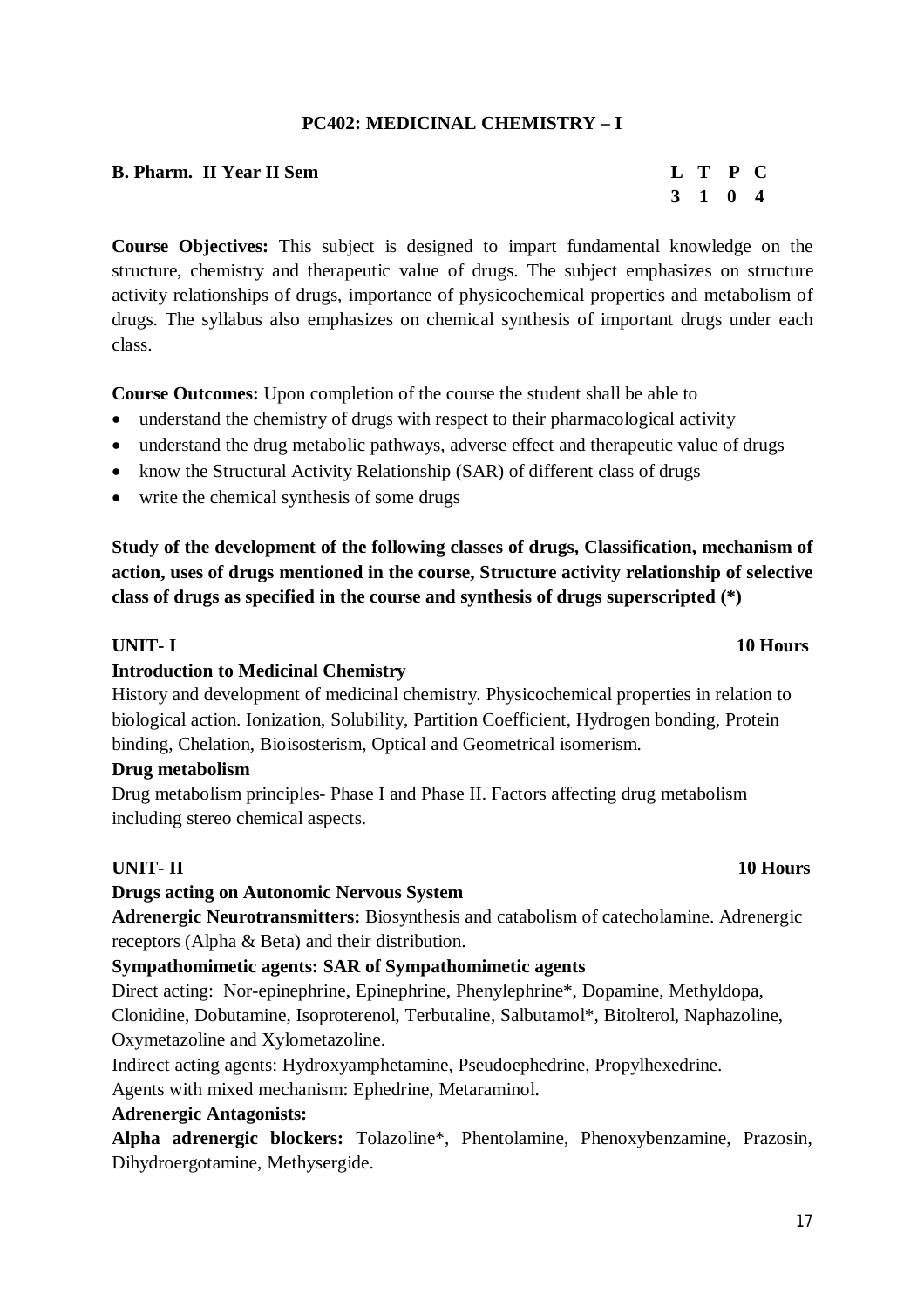Beta adrenergic blockers: SAR of beta blockers, Propranolol<sup>\*</sup>, Metibranolol, Atenolol, Betazolol, Bisoprolol, Esmolol, Metoprolol, Labetolol, Carvedilol.

**UNIT-III 10 Hours**

**Cholinergic neurotransmitters:** Biosynthesis and catabolism of acetylcholine.

Cholinergic receptors (Muscarinic & Nicotinic) and their distribution.

**Parasympathomimetic agents: SAR of Parasympathomimetic agents**

**Direct acting agents:** Acetylcholine, Carbachol\*, Bethanechol, Methacholine, Pilocarpine.

**Indirect acting/ Cholinesterase inhibitors (Reversible & Irreversible):** Physostigmine, Neostigmine\*, Pyridostigmine, Edrophonium chloride, Tacrine hydrochloride, Ambenonium chloride, Isofluorphate, Echothiophate iodide, Parathione, Malathion.

**Cholinesterase reactivator:** Pralidoxime chloride.

# **Cholinergic Blocking agents: SAR of cholinolytic agents**

**Solanaceous alkaloids and analogues:** Atropine sulphate, Hyoscyamine sulphate, Scopolamine hydrobromide, Homatropine hydrobromide, Ipratropium bromide\*.

**Synthetic cholinergic blocking agents:** Tropicamide, Cyclopentolate hydrochloride, Clidinium bromide, Dicyclomine hydrochloride\*, Glycopyrrolate, Methantheline bromide, Propantheline bromide, Benztropine mesylate, Orphenadrine citrate, Biperidine hydrochloride, Procyclidine hydrochloride\*, Tridihexethyl chloride, Isopropamide iodide, Ethopropazine hydrochloride.

# **UNIT- IV 08 Hours**

# **Drugs acting on Central Nervous System**

# **A. Sedatives and Hypnotics:**

**Benzodiazepines:** SAR of Benzodiazepines, Chlordiazepoxide, Diazepam\*, Oxazepam, Chlorazepate, Lorazepam, Alprazolam, Zolpidem

**Barbiturtes:** SAR of barbiturates, Barbital\*, Phenobarbital, Mephobarbital, Amobarbital, Butabarbital, Pentobarbital, Secobarbital

# **Miscelleneous:**

Amides & imides: Glutethmide.

Alcohol & their carbamate derivatives: Meprobomate, Ethchlorvynol.

Aldehyde & their derivatives: Triclofos sodium, Paraldehyde.

# **B. Antipsychotics**

**Phenothiazeines:**SAR of Phenothiazeines Promazine hydrochloride, Chlorpromazine hydrochloride\*, Triflupromazine, Thioridazine hydrochloride, Piperacetazine hydrochloride, Prochlorperazine maleate, Trifluoperazine hydrochloride.

**Ring Analogues of Phenothiazeines: Chlorprothixene**, Thiothixene, Loxapine succinate, Clozapine.

**Fluro buterophenones:** Haloperidol, Droperidol, Risperidone.

**Beta amino ketones:** Molindone hydrochloride.

**Benzamides:** Sulpieride.

**C. Anticonvulsants:** SAR of Anticonvulsants**,** mechanism of anticonvulsant action **Barbiturates**: Phenobarbitone, Methabarbital.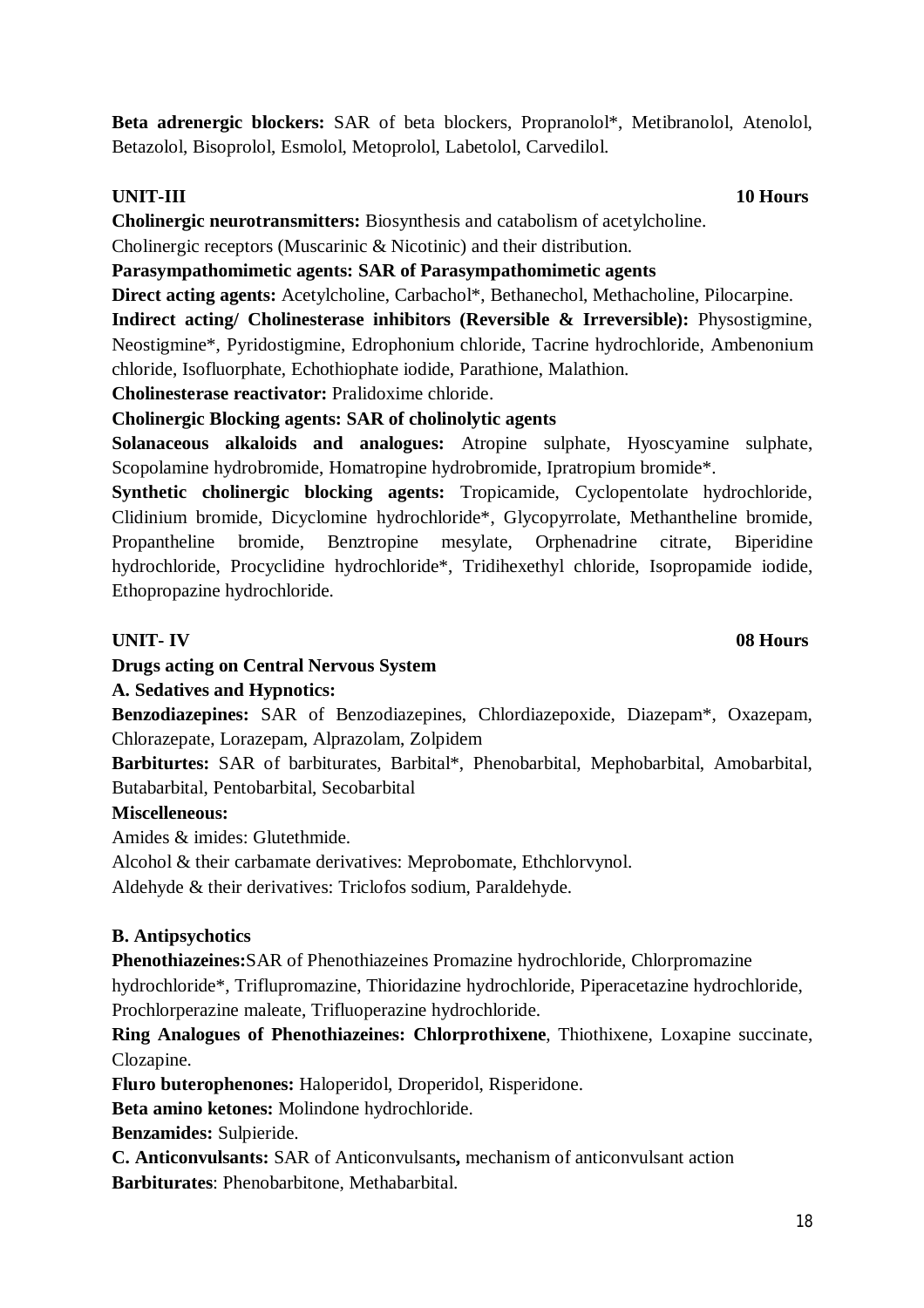**Hydantoins:** Phenytoin, Mephenytoin, Ethotoin

**Oxazolidine diones:** Trimethadione, Paramethadione

**Succinimides:** Phensuximide, Methsuximide, Ethosuximide

**Urea and monoacylureas**: Phenacemide, Carbamazepine

**Benzodiazepines**: Clonazepam

**Miscellaneous:** Primidone, Valproic acid , Gabapentin, Felbamate

# **UNIT – V 07 Hours**

**Drugs acting on Central Nervous System**

**General anesthetics:**

**Inhalation anesthetics:** Halothane\*, Methoxyflurane, Enflurane, Sevoflurane, Isoflurane, Desflurane.

**Ultra short acting barbitutrates:** Methohexital sodium\*, Thiamylal sodium, Thiopental sodium.

**Dissociative anesthetics:** Ketamine hydrochloride.\*

**Narcotic and non-narcotic analgesics**

**Morphine and related drugs:** SAR of Morphine analogues, Morphine sulphate, Codeine, Meperidine hydrochloride, Anilerdine hydrochloride, Diphenoxylate hydrochloride, Loperamide hydrochloride, Fentanyl citrate\*, Methadone hydrochloride\*, Propoxyphene hydrochloride, Pentazocine, Levorphanol tartarate.

**Narcotic antagonists:** Nalorphine hydrochloride, Levallorphan tartarate, Naloxone hydrochloride.

**Anti-inflammatory agents:** Sodium salicylate, Aspirin, Mefenamic acid\*, Meclofenamate, Indomethacin, Sulindac, Tolmetin, Zomepriac, Diclofenac, Ketorolac, Ibuprofen\*, Naproxen, Piroxicam, Phenacetin, Acetaminophen, Antipyrine, Phenylbutazone.

- 1. Wilson and Giswold's Organic medicinal and Pharmaceutical Chemistry.
- 2. Foye's Principles of Medicinal Chemistry.
- 3. Burger's Medicinal Chemistry, Vol I to IV.
- 4. Introduction to principles of drug design- Smith and Williams.
- 5. Remington's Pharmaceutical Sciences.
- 6. Martindale's extra pharmacopoeia.
- 7. Organic Chemistry by I.L. Finar, Vol. II.
- 8. The Organic Chemistry of Drug Synthesis by Lednicer, Vol. 1-5.
- 9. Indian Pharmacopoeia.
- 10. Text book of practical organic chemistry- A.I.Vogel.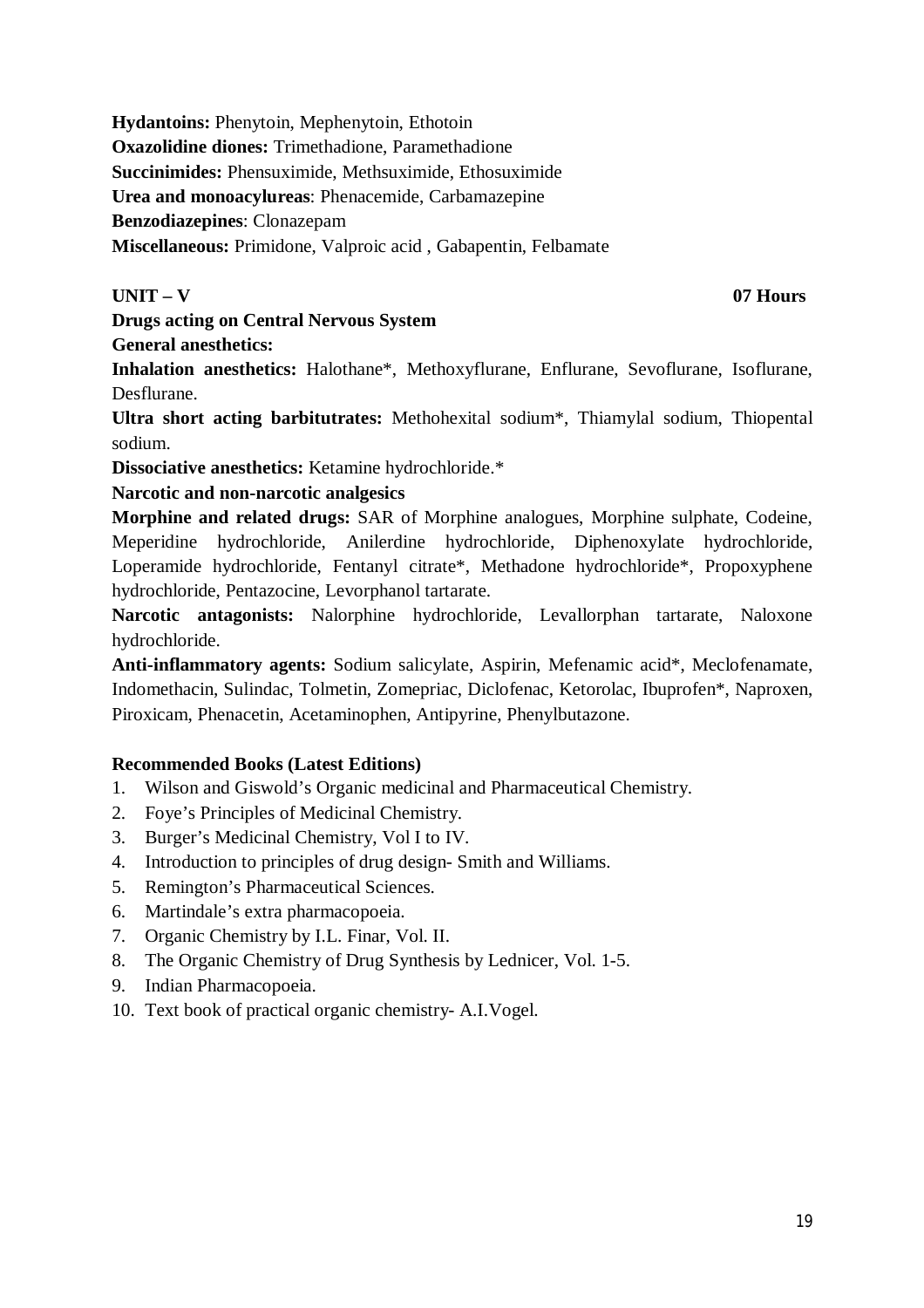### **PS403: PHYSICAL PHARMACEUTICS - II**

| <b>B. Pharm. II Year II Sem</b> | L T P C |  |
|---------------------------------|---------|--|
|                                 | 3 1 0 4 |  |

**Course Objectives:** The course deals with the various physical, physicochemical properties and principle involved in dosage forms, formulations. Theory and practical components of the subject help the student to get a better insight in to various areas of formulation research and development and stability studies of pharmaceuticals.

**Course Outcomes:** Upon the completion of the course student shall be able to

- Understand various physicochemical properties of drug molecules in the designing the dosage form
- Know the principles of chemical kinetics  $\&$  to use them in assigning expiry date for Formulation
- Demonstrate use of physicochemical properties in evaluation of dosage forms.
- Appreciate physicochemical properties of drug molecules in formulation research and Development

**Drug stability:** Reaction kinetics: zero, pseudo-zero, first & second order, units of basic rate constants, determination of reaction order. Physical and chemical factors influencing the chemical degradation of pharmaceutical product: temperature, solvent, ionic strength, dielectric constant, specific & general acid base catalysis, Simple numerical problems. Stabilization of medicinal agents against common reactions like hydrolysis & oxidation. Accelerated stability testing in expiration dating of pharmaceutical dosage forms. Photolytic degradation and its prevention

# **UNIT-II 10 Hours**

**Rheology:** Newtonian systems, law of flow, kinematic viscosity, effect of temperature, non-Newtonian systems, pseudoplastic, dilatants, plastic, thixotropy, thixotropy in formulation, determination of viscosity, capillary, falling Sphere, rotational viscometers

**Deformation of solids:** Plastic and elastic deformation, Heckel equation, Stress, Strain, Elastic Modulus

### **UNIT-III 10 Hours**

**Coarse dispersion:** Suspension, interfacial properties of suspended particles, settling in suspensions, formulation of suspensions. Emulsions and theories of emulsification, microemulsion and multiple emulsions; Physical stability of emulsions, preservation of emulsions, rheological properties of emulsions, phase equilibria and emulsion formulation.

### 20

**UNIT-I 10 Hours**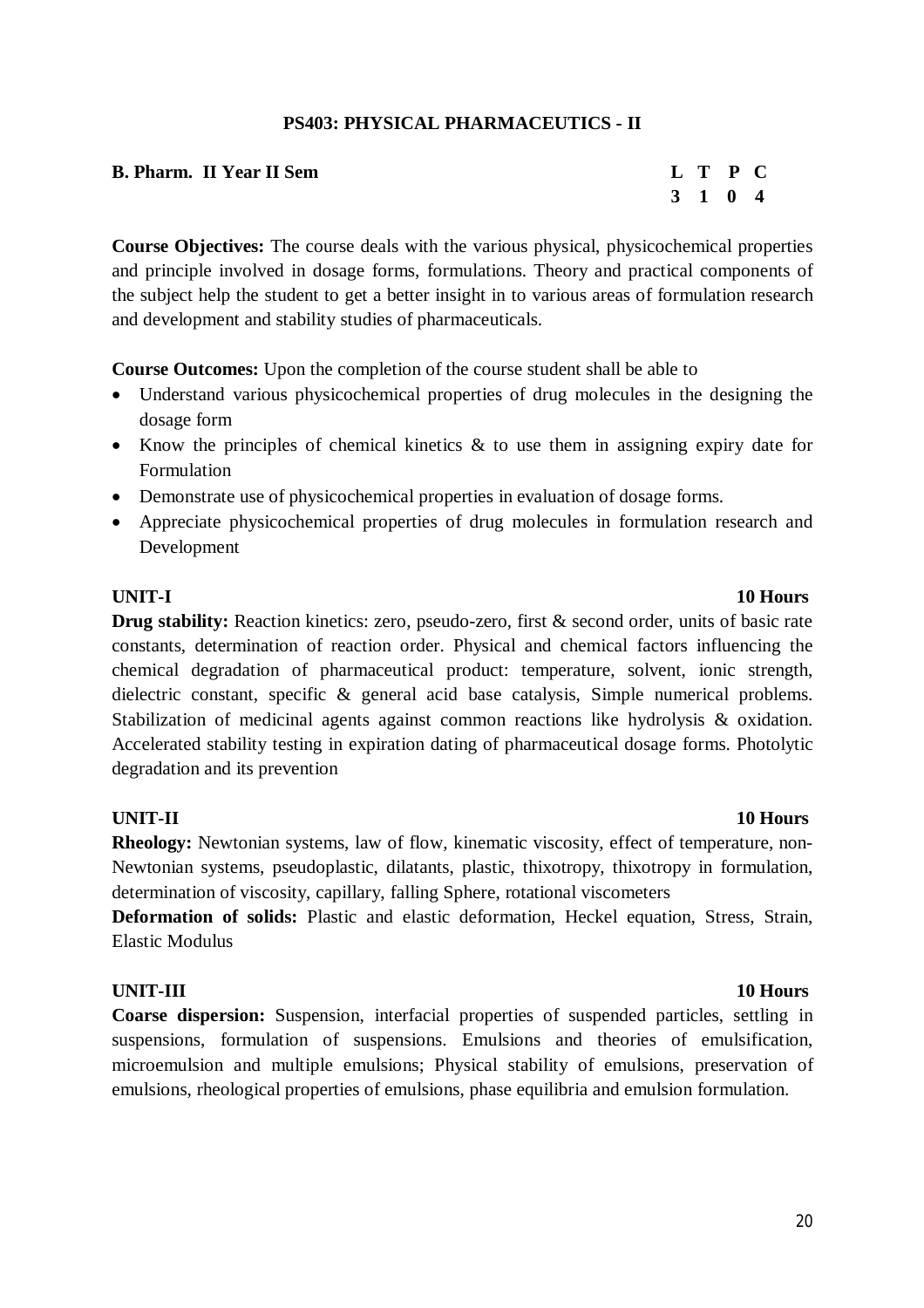# **UNIT-IV 08 Hours**

**Surface and interfacial phenomenon:** Liquid interface, surface & interfacial tensions, surface free energy, measurement of surface  $\&$  interfacial tensions, spreading coefficient, adsorption at liquid interfaces, surface active agents, HLB Scale, solubilisation, detergency, adsorption at solid interface.

# **UNIT-V 07 Hours**

**Colloidal dispersions:** Classification of dispersed systems & their general characteristics, size & shapes of colloidal particles, classification of colloids & comparative account of their general properties. Optical, kinetic & electrical properties. Effect of electrolytes, coacervation, peptization& protective action.

- 1. Physical Pharmacy by Alfred Martin, Sixth edition
- 2. Experimental pharmaceutics by Eugene, Parott.
- 3. Tutorial pharmacy by Cooper and Gunn.
- 4. Stocklosam J. Pharmaceutical calculations, Lea & Febiger, Philadelphia.
- 5. Liberman H.A, Lachman C., Pharmaceutical Dosage forms, Tablets, Volume-1 to 3, Marcel Dekkar Inc.
- 6. Liberman H.A, Lachman C, Pharmaceutical dosage forms. Disperse systems, volume 1, 2, 3. Marcel Dekkar Inc.
- 7. Physical Pharmaceutics by Ramasamy C, and Manavalan R.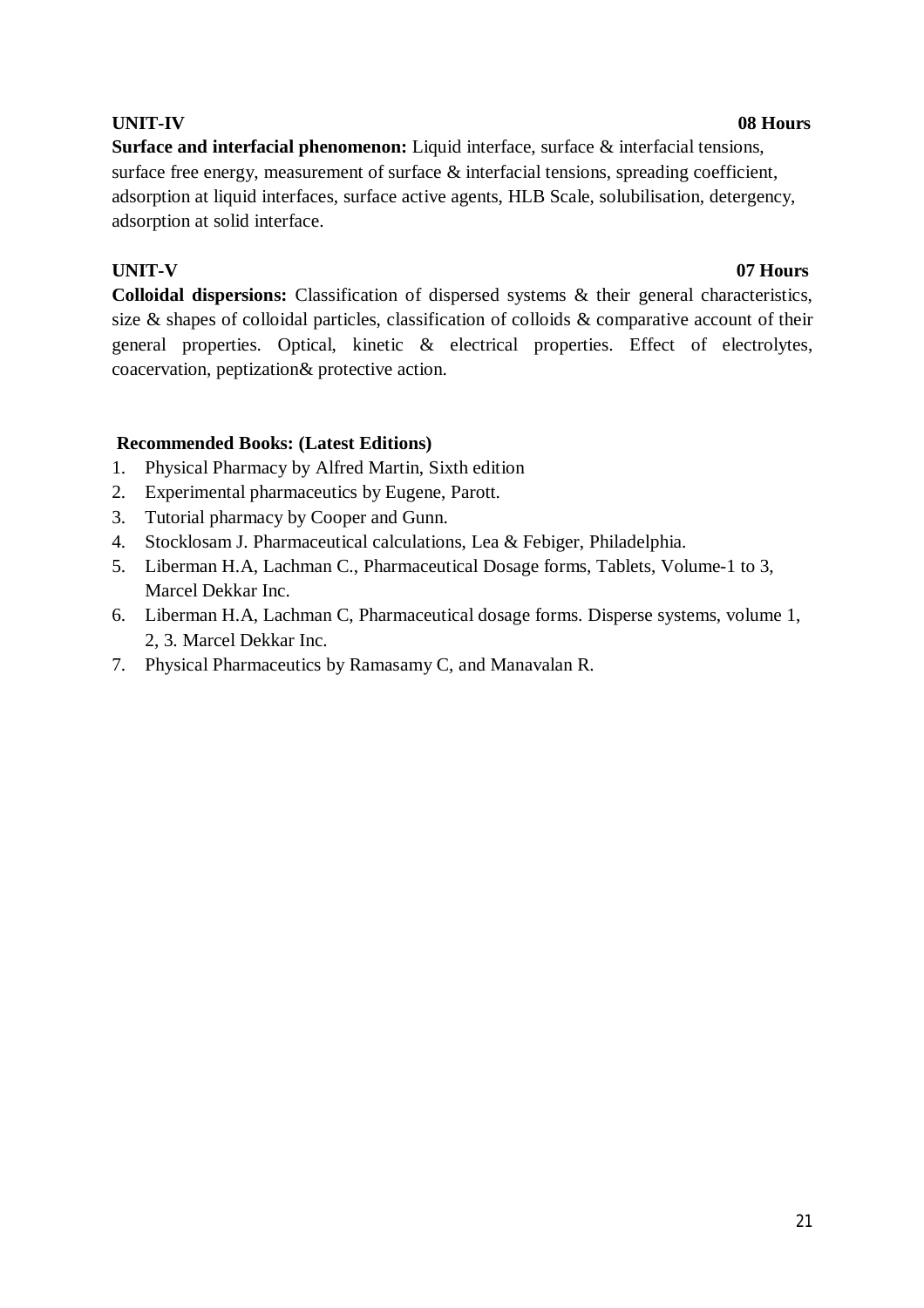# **PC404: PHARMACOLOGY - I**

| <b>B. Pharm. II Year II Sem</b> |  | L T P C |  |
|---------------------------------|--|---------|--|
|                                 |  | 3 1 0 4 |  |

**Course Objectives:** The main purpose of the subject is to understand what drugs do to the living organisms and how their effects can be applied to therapeutics. The subject covers the information about the drugs like, mechanism of action, physiological and biochemical effects (pharmacodynamics) as well as absorption, distribution, metabolism and excretion (pharmacokinetics) along with the adverse effects, clinical uses, interactions, doses, contraindications and routes of administration of different classes of drugs.

**Course Outcomes:** Upon completion of this course the student should be able to

- Understand the pharmacological actions of different categories of drugs
- Explain the mechanism of drug action at organ system/sub cellular/ macromolecular levels.
- Apply the basic pharmacological knowledge in the prevention and treatment of various diseases.
- Observe the effect of drugs on animals by simulated experiments
- Appreciate correlation of pharmacology with other bio medical sciences

### **1. General Pharmacology**

**a.** Introduction to Pharmacology- Definition, historical landmarks and scope of pharmacology, nature and source of drugs, essential drugs concept and routes of drug administration, Agonists, antagonists( competitive and non competitive), spare receptors, addiction, tolerance, dependence, tachyphylaxis, idiosyncrasy, allergy.

**b.** Pharmacokinetics- Membrane transport, absorption, distribution, metabolism and excretion of drugs .Enzyme induction, enzyme inhibition, kinetics of elimination

### **UNIT-II 10 Hours**

### **General Pharmacology**

Pharmacodynamics- Principles and mechanisms of drug action. Receptor theories and classification of receptors, regulation of receptors. drug receptors interactions signal transduction mechanisms, G-protein–coupled receptors, ion channel receptor, transmembrane enzyme linked receptors, transmembrane JAK-STAT binding receptor and receptors that regulate transcription factors, dose response relationship, therapeutic index, combined effects of drugs and factors modifying drug action.

- a. Adverse drug reactions.
- b. Drug interactions (pharmacokinetic and pharmacodynamic)
- c. Drug discovery and clinical evaluation of new drugs -Drug discovery phase, preclinical evaluation phase, clinical trial phase, phases of clinical trials and pharmacovigilance.

22

**3 1 0 4**

**UNIT-I 08 hours**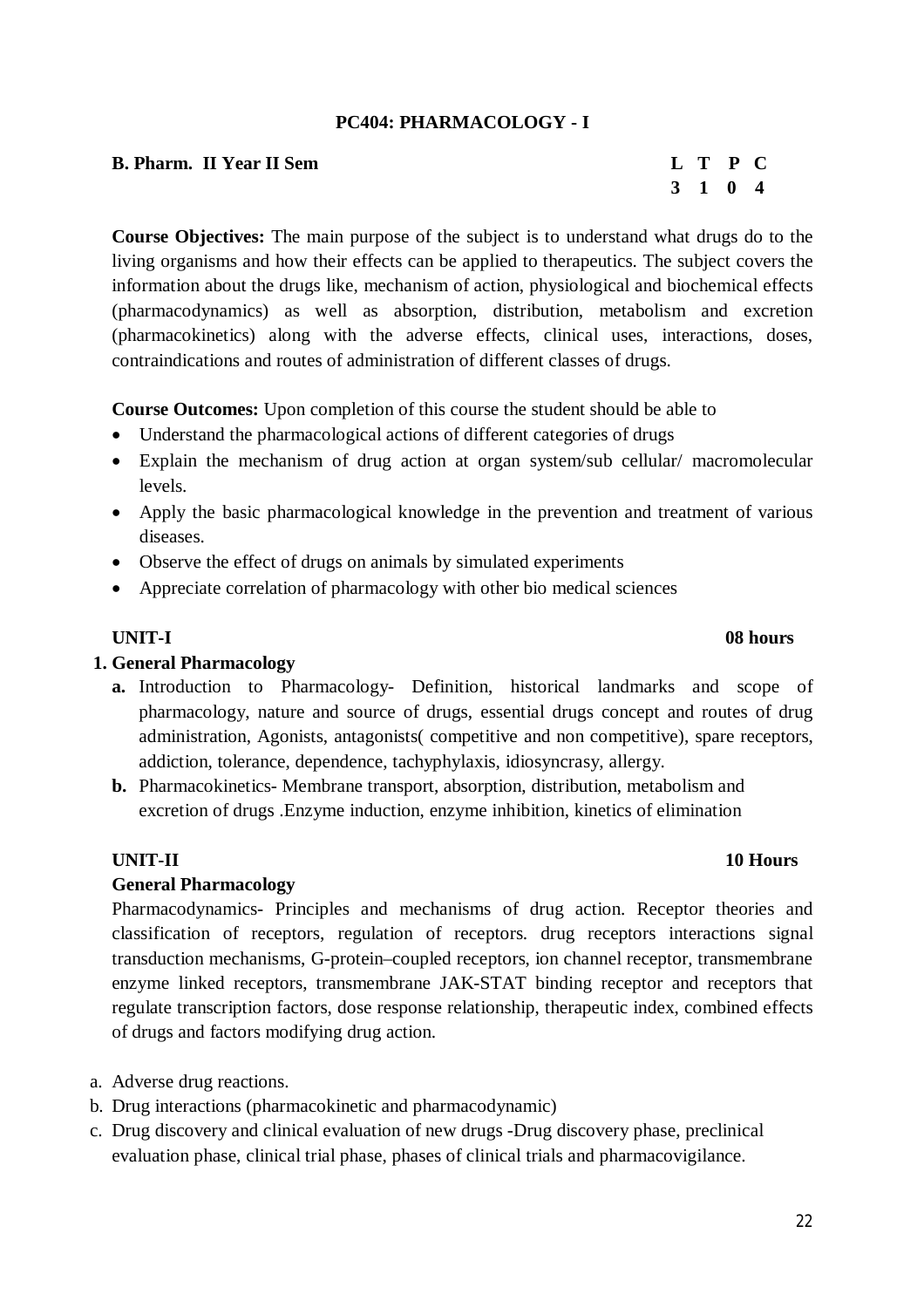# **UNIT-III 10 Hours**

### **2**. **Pharmacology of peripheral nervous system**

- a. Organization and function of ANS.
- b.Neurohumoral transmission,co-transmission and classification of neurotransmitters.
- c. Parasympathomimetics, Parasympatholytics, Sympathomimetics, sympatholytics.
- d. Neuromuscular blocking agents and skeletal muscle relaxants (peripheral).
- e. Local anesthetic agents.
- f. Drugs used in myasthenia gravis and glaucoma

# **UNIT-IV 10 Hours**

### **3. Pharmacology of central nervous system**

- a. Neurohumoral transmission in the C.N.S.special emphasis on importance of various neurotransmitters like with GABA, Glutamate, Glycine, serotonin, dopamine.
- b. General anesthetics and pre-anesthetics**.**
- c. Sedatives, hypnotics and centrally acting muscle relaxants.
- d. Anti-epileptics
- e. Alcohols and disulfiram

# **UNIT-V 7 Hours**

### **Pharmacology of central nervous system 07 Hours**

- a. Psychopharmacological agents: Antipsychotics, antidepressants, anti-anxiety agents, antimanics and hallucinogens.
- b. Drugs used in Parkinsons disease and Alzheimer's disease.
- c. CNS stimulants and nootropics.
- d. Opioid analgesics and antagonists
- e. Drug addiction, drug abuse, tolerance and dependence.

# **Recommended Books (Latest Editions)**

- 1. Rang H. P., Dale M. M., Ritter J. M., Flower R. J., Rang and Dale's Pharmacology, Churchil Livingstone Elsevier
- 2. Katzung B. G., Masters S. B., Trevor A. J., Basic and clinical pharmacology, Tata Mc Graw-Hill
- 3. Goodman and Gilman's, The Pharmacological Basis of Therapeutics
- 4. Marry Anne K. K., Lloyd Yee Y., Brian K. A., Robbin L.C., Joseph G. B., Wayne A. K., Bradley R.W., Applied Therapeutics, The Clinical use of Drugs, The Point Lippincott Williams & Wilkins
- 5. Mycek M.J, Gelnet S.B and Perper M.M. Lippincott's Illustrated Reviews-Pharmacology
- 6. K.D.Tripathi. Essentials of Medical Pharmacology, JAYPEE Brothers Medical Publishers (P) Ltd, New Delhi.
- 7. Sharma H. L., Sharma K. K., Principles of Pharmacology, Paras medical publisher
- 8. Modern Pharmacology with clinical Applications, by Charles R.Craig& Robert,
- 9. Ghosh MN. Fundamentals of Experimental Pharmacology. Hilton & Company, Kolkata.
- 10. Kulkarni SK. Handbook of experimental pharmacology. Vallabh Prakashan,

### 23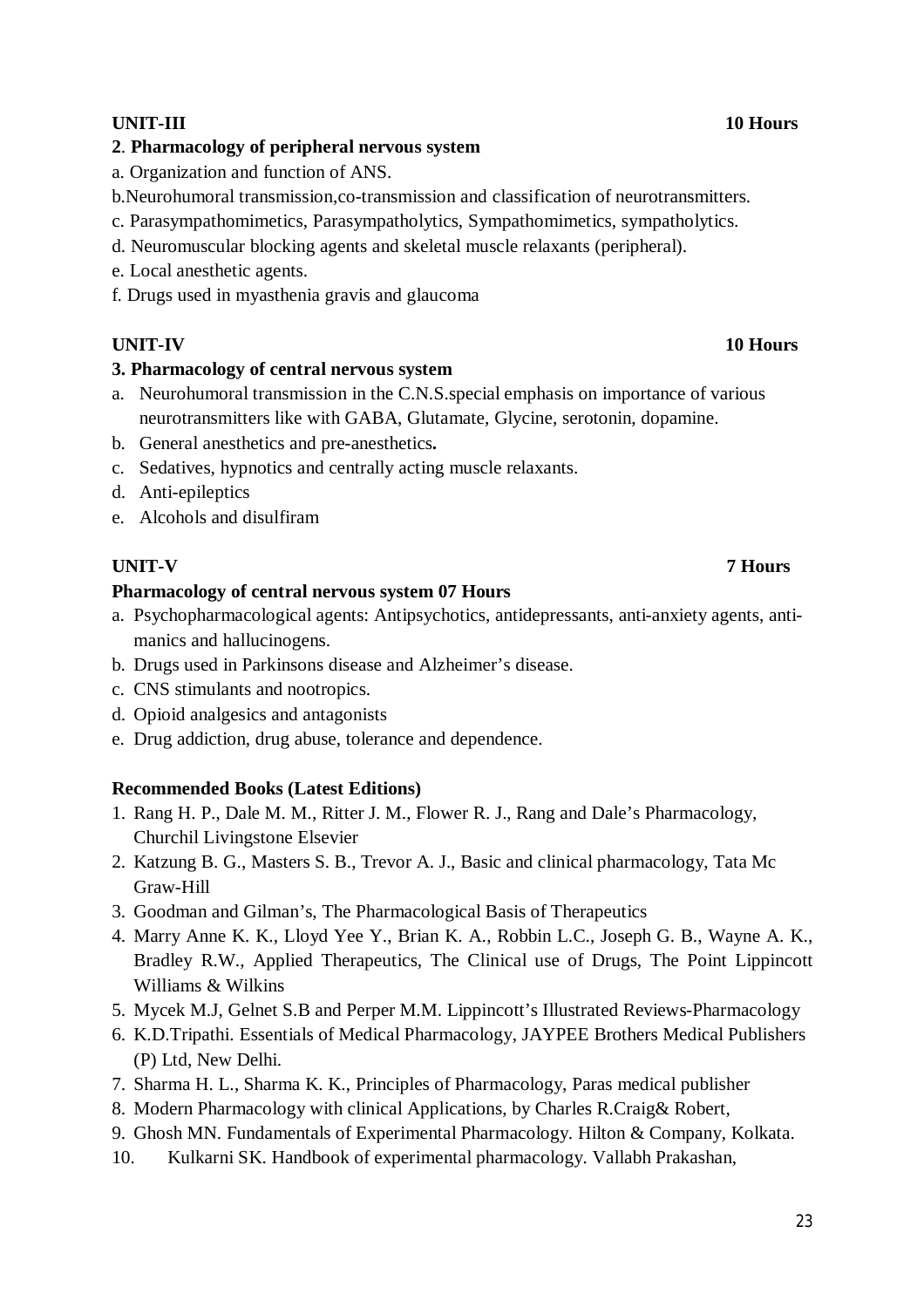# **PC405: PHARMACOGNOSY AND PHYTOCHEMISTRY - I**

| <b>B. Pharm. II Year II Sem</b> | L T P C |  |
|---------------------------------|---------|--|
|                                 | 3 1 0 4 |  |

**Course Objective:** The subject involves the fundamentals of Pharmacognosy like scope, classification of crude drugs, their identification and evaluation, phytochemicals present in them and their medicinal properties.

**Course Outcomes:** Upon completion of the course, the student shall be able

- to know the techniques in the cultivation and production of crude drugs
- to know the crude drugs, their uses and chemical nature
- know the evaluation techniques for the herbal drugs
- to carry out the microscopic and morphological evaluation of crude drugs

**Introduction to Pharmacognosy:** Definition, history, scope and development of Pharmacognosy

(a)Sources of Drugs – Plants, Animals, Marine & Tissue culture

(b)Organized drugs, unorganized drugs (dried latex, dried juices, dried extracts, gums and mucilages, oleoresins and oleo- gum -resins).

**Classification of drugs:** Alphabetical, morphological, taxonomical, chemical, pharmacological, chemo and sero taxonomical classification of drugs

**Quality control of Drugs of Natural Origin:** Adulteration of drugs of natural origin. Evaluation by organoleptic, microscopic, physical, chemical and biological methods and properties.

Quantitative microscopy of crude drugs including lycopodium spore method, leafconstants, camera lucida and diagrams of microscopic objects to scale with camera lucida.

# **Cultivation, Collection, Processing and storage of drugs of natural origin:**

Cultivation and Collection of drugs of natural origin. Factors influencing cultivation of medicinal plants. Plant hormones and their applications. Polyploidy, mutation and hybridization with reference to medicinal plants.

# **UNIT-III 7 Hours**

**Plant tissue culture:** Historical development of plant tissue culture, types of cultures, Nutritional requirements, growth and their maintenance. Applications of plant tissue culture in pharmacognosy. Edible vaccines

# **Pharmacognosy in various systems of medicine:**

Role of Pharmacognosy in allopathy and traditional systems of medicine namely, Ayurveda,

# **UNIT-II 10 Hours**

### **UNIT IV** 10 Hours

# **UNIT-I 10 Hours**

# **3 1 0 4**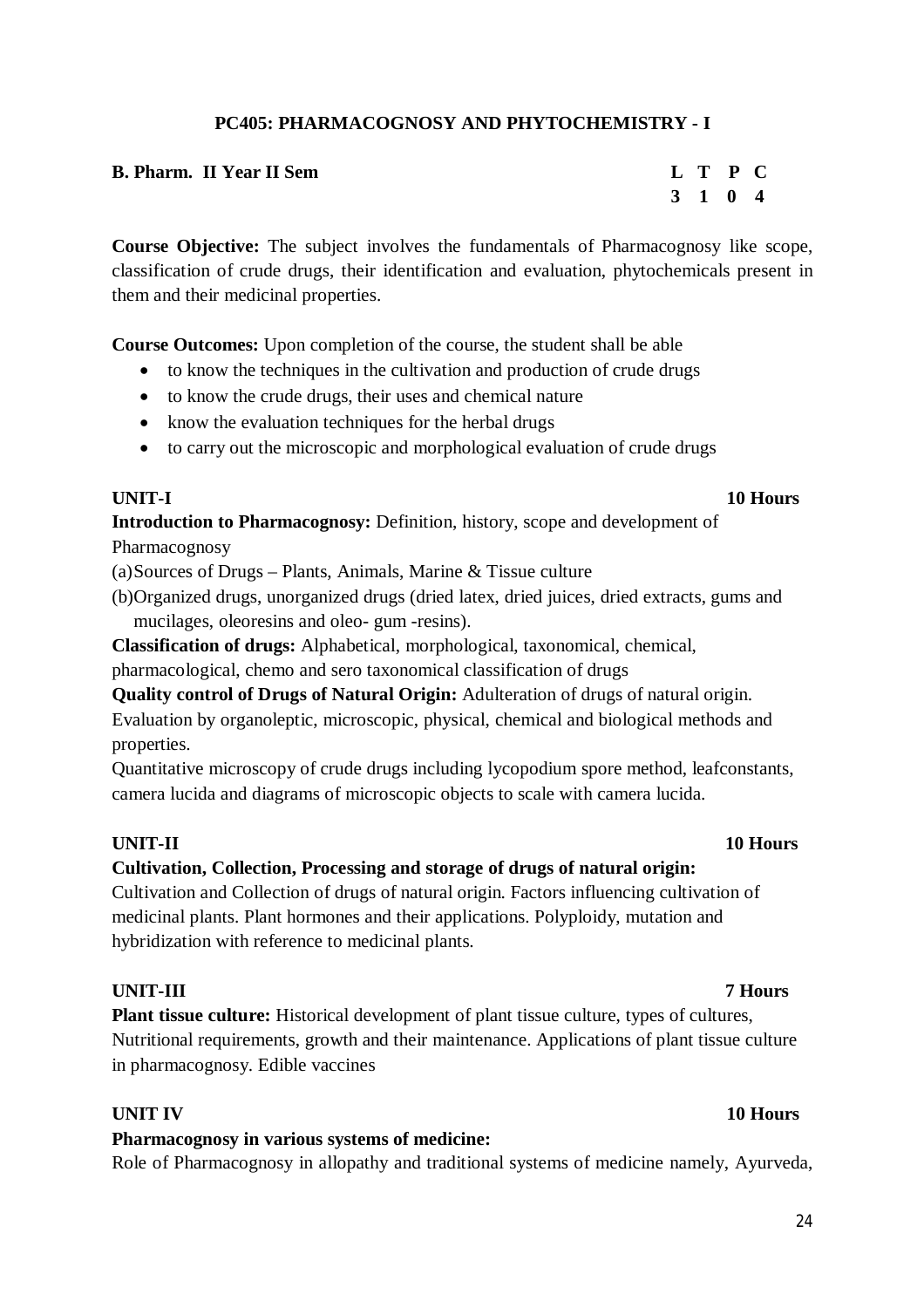Unani, Siddha, Homeopathy and Chinese systems of medicine.

# **Introduction to secondary metabolites:**

Definition, classification, properties and test for identification of Alkaloids, Glycosides, Flavonoids, Tannins, Volatile oil and Resins

# **UNIT V 08 Hours**

Study of biological source, chemical nature and uses of drugs of natural origin containing following drugs

**Plant Products:** Fibers - Cotton, Jute, Hemp

Hallucinogens, Teratogens, Natural allergens

# **Primary metabolites:**

General introduction, detailed study with respect to chemistry, sources, preparation,

evaluation, preservation, storage, therapeutic used and commercial utility as Pharmaceutical Aids and/or Medicines for the following Primary metabolites: **Carbohydrates:** Acacia, Agar, Tragacanth, Honey

**Proteins and Enzymes:** Gelatin, casein, proteolytic enzymes (Papain, bromelain, serratiopeptidase, urokinase, streptokinase, pepsin).

**Lipids (Waxes, fats, fixed oils)** : Castor oil,

Chaulmoogra oil, Wool Fat, Bees Wax **Marine Drugs:**

Novel medicinal agents from marine sources

- 1. W.C.Evans, Trease and Evans Pharmacognosy, 16th edition, W.B. Sounders & Co., London, 2009.
- 2. Tyler, V.E., Brady, L.R. and Robbers, J.E., Pharmacognosy, 9th Edn., Lea and Febiger, Philadelphia, 1988.
- 3. Text Book of Pharmacognosy by T.E. Wallis
- 4. Mohammad Ali. Pharmacognosy and Phytochemistry, CBS Publishers & Distribution, New Delhi.
- 5. Text book of Pharmacognosy by C.K. Kokate, Purohit, Gokhlae (2007), 37th Edition, Nirali Prakashan, New Delhi.
- 6. Herbal drug industry by R.D. Choudhary (1996), Ist Edn, Eastern Publisher, New Delhi.
- 7. Essentials of Pharmacognosy, Dr.SH.Ansari, IInd edition, Birla publications, New Delhi, 2007
- 8. Practical Pharmacognosy: C.K. Kokate, Purohit, Gokhlae
- 9. Anatomy of Crude Drugs by M.A. Iyengar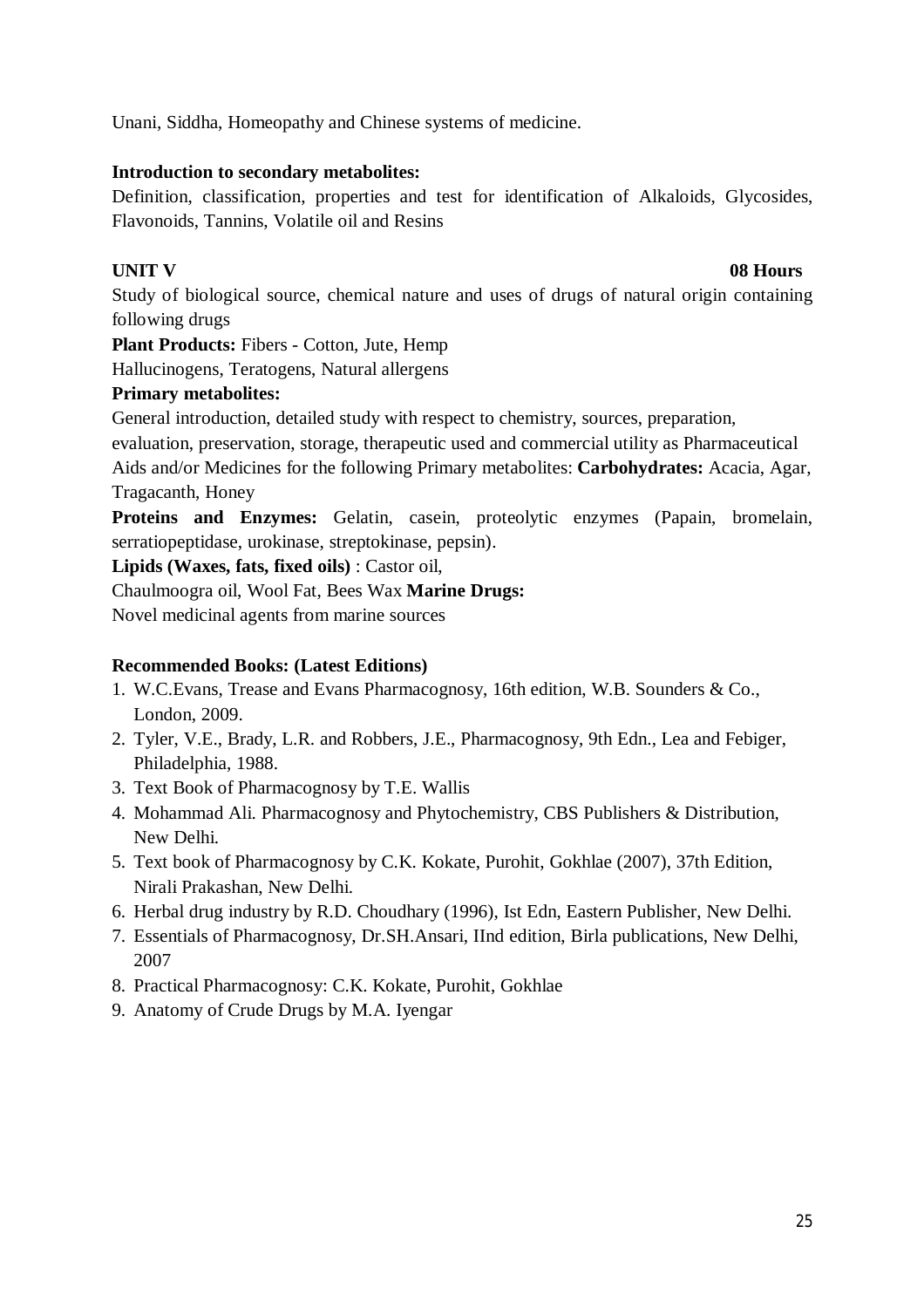# **PC406: MEDICINAL CHEMISTRY – I LAB**

# **B. Pharm.** II Year II Sem **L** T P C **0 0 4 2**

# **List of Experiments:**

### **I Preparation of drugs/ intermediates**

- 1 1,3-pyrazole
- 2 1,3-oxazole
- 3 Benzimidazole
- 4 Benztriazole
- 5 2,3- diphenyl quinoxaline
- 6 Benzocaine
- 7 Phenytoin
- 8 Phenothiazine
- 9 Barbiturate

# **II Assay of drugs**

- 1 Chlorpromazine
- 2 Phenobarbitone
- 3 Atropine
- 4 Ibuprofen
- 5 Aspirin
- 6 Furosemide

# **III Determination of Partition coefficient for any two drugs**

- 1. Wilson and Giswold's Organic medicinal and Pharmaceutical Chemistry.
- 2. Foye's Principles of Medicinal Chemistry.
- 3. Burger's Medicinal Chemistry, Vol I to IV.
- 4. Introduction to principles of drug design- Smith and Williams.
- 5. Remington's Pharmaceutical Sciences.
- 6. Martindale's extra pharmacopoeia.
- 7. rganic Chemistry by I.L. Finar, Vol. II.
- 8. The Organic Chemistry of Drug Synthesis by Lednicer, Vol. 1-5.
- 9. Indian Pharmacopoeia.
- 10. Text book of practical organic chemistry- A.I. Vogel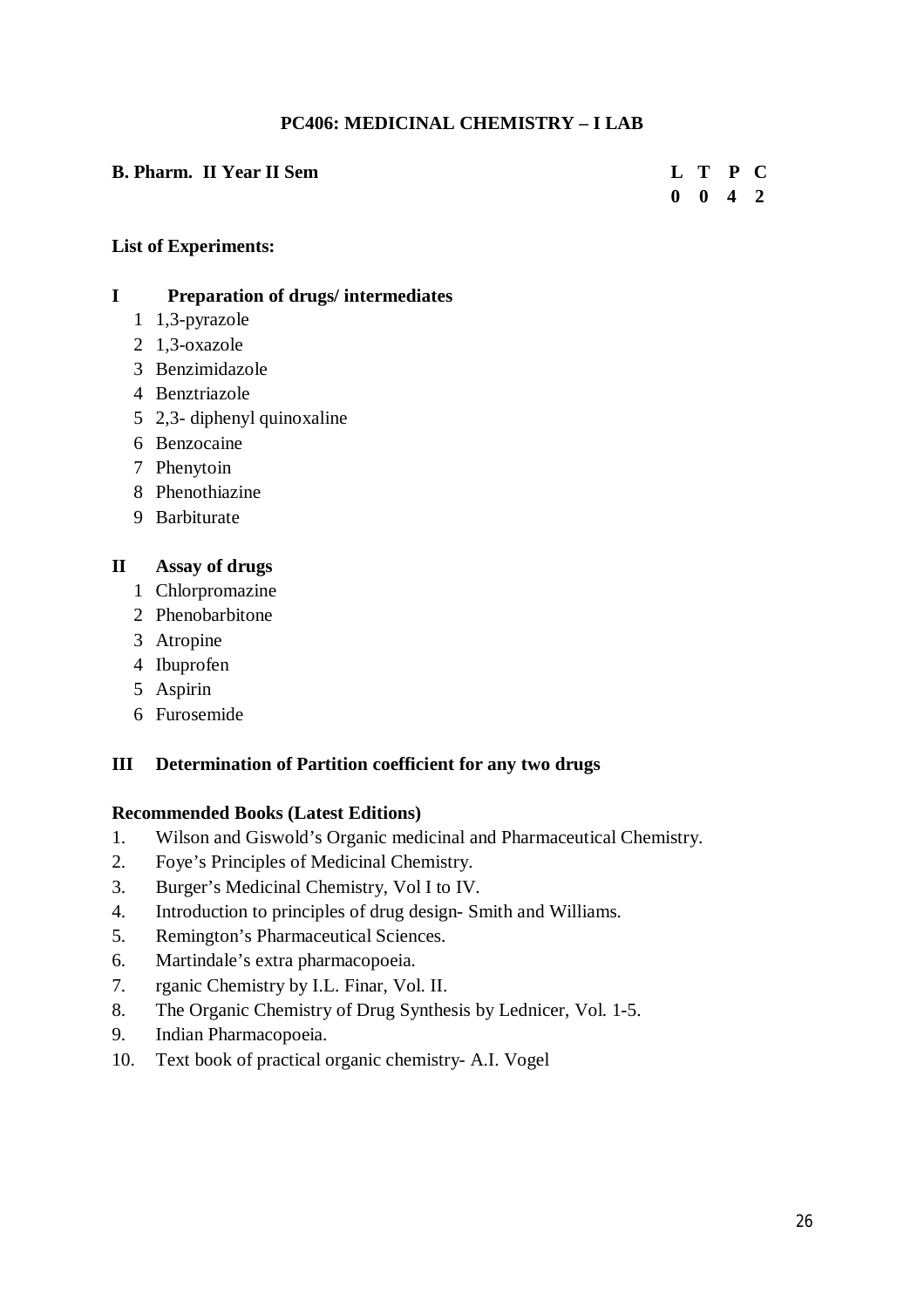# **PS407: PHYSICAL PHARMACEUTICS – II LAB**

| <b>B. Pharm. II Year II Sem</b> | L T P C            |  |
|---------------------------------|--------------------|--|
|                                 | $0 \t 0 \t 4 \t 2$ |  |

### **List of Experiments:**

- 1. Determination of surface tension of given liquids by drop count and drop weight method
- 2. Determination of HLB number of a surfactant by saponification method
- 3. Determination of Freundlich and Langmuir constants using activated char coal
- 4. Determination of critical micellar concentration of surfactants
- 5. Determination of viscosity of liquid using Ostwald's viscometer
- 6. Determination sedimentation volume with effect of different suspending agent
- 7. Determination sedimentation volume with effect of different concentration of single suspending agent
- 8. Determination of viscosity of semisolid by using Brookfield viscometer
- 9. Determination of reaction rate constant first order.
- 10. Determination of reaction rate constant second order
- 11. Accelerated stability studies

- 1. Physical Pharmacy by Alfred Martin, Sixth edition
- 2. Experimental pharmaceutics by Eugene, Parott.
- 3. Tutorial pharmacy by Cooper and Gunn.
- 4. Stocklosam J. Pharmaceutical calculations, Lea & Febiger, Philadelphia.
- 5. Liberman H.A, Lachman C., Pharmaceutical Dosage forms, Tablets, Volume-1 to 3, Marcel Dekkar Inc.
- 6. Liberman H.A, Lachman C, Pharmaceutical dosage forms. Disperse systems, volume 1, 2, 3. Marcel Dekkar Inc.
- 7. Physical Pharmaceutics by Ramasamy C, and Manavalan R.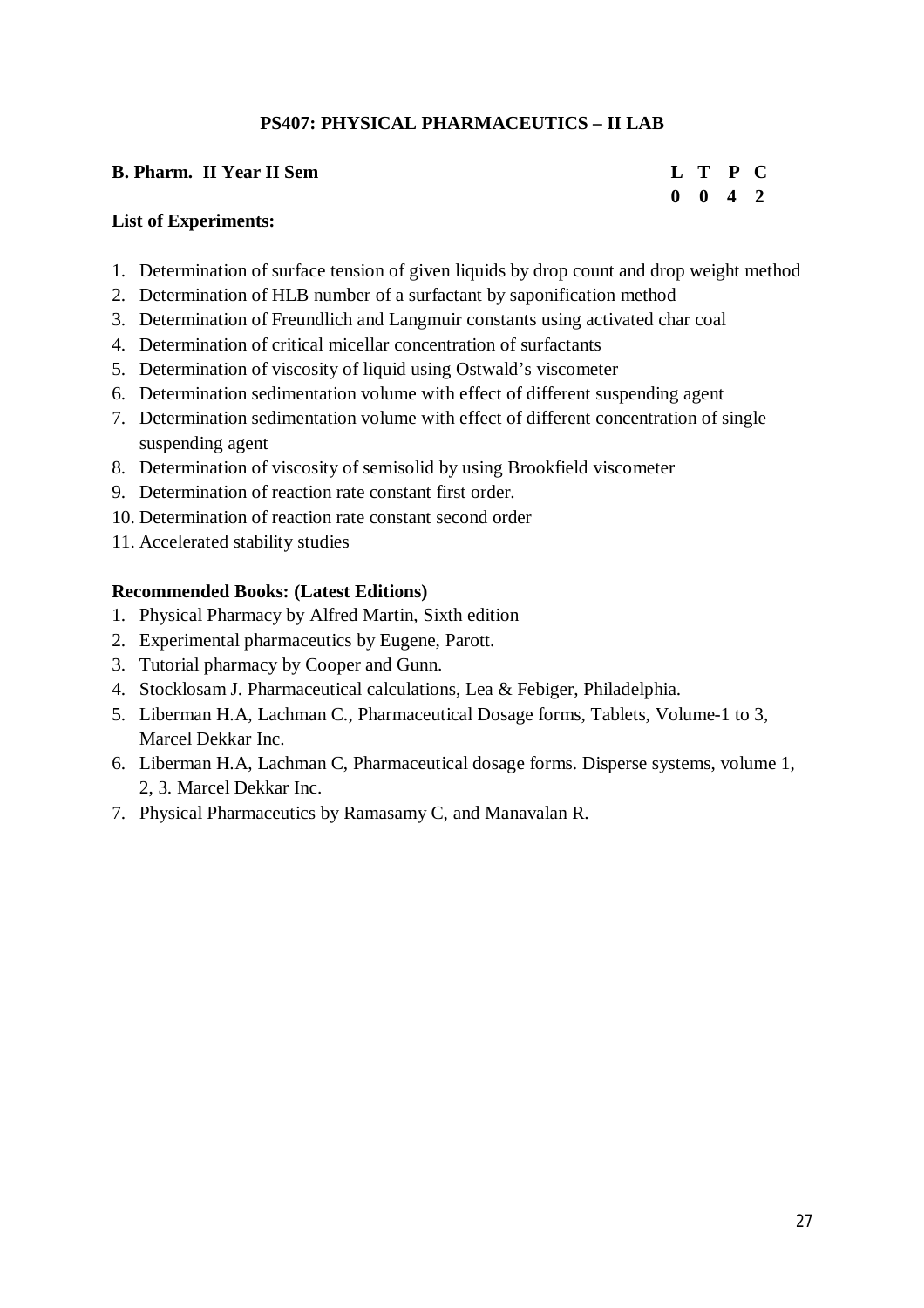# **PC408: PHARMACOLOGY – I LAB**

# **B. Pharm.** II Year II Sem **L** T P C

# **0 0 4 2**

# **List of Experiments:**

- 1. Introduction to experimental pharmacology.
- 2. Commonly used instruments in experimental pharmacology.
- 3. Study of common laboratory animals.
- 4. Maintenance of laboratory animals as per CPCSEA guidelines.
- 5. Common laboratory techniques. Blood withdrawal, serum and plasma separation, anesthetics and euthanasia used for animal studies.
- 6. Study of different routes of drugs administration in mice/rats.
- 7. Study of effect of hepatic microsomal enzyme inducers on the phenobarbitone sleeping time in mice.
- 8. Effect of drugs on ciliary motility of frog oesophagus
- 9. Effect of drugs on rabbit eye.
- 10. Effects of skeletal muscle relaxants using rota-rod apparatus.
- 11. Effect of drugs on locomotor activity using actophotometer.
- 12. Anticonvulsant effect of drugs by MES and PTZ method.
- 13. Study of stereotype and anti-catatonic activity of drugs on rats/mice.
- 14. Study of anxiolytic activity of drugs using rats/mice.
- 15. Study of local anesthetics by different methods

*Note: All laboratory techniques and animal experiments are demonstrated by simulated experiments by softwares and videos*

- 1. Rang H. P., Dale M. M., Ritter J. M., Flower R. J., Rang and Dale's Pharmacology, Churchil Livingstone Elsevier
- 2. Katzung B. G., Masters S. B., Trevor A. J., Basic and clinical pharmacology, Tata Mc Graw-Hill
- 3. Goodman and Gilman's, The Pharmacological Basis of Therapeutics
- 4. Marry Anne K. K., Lloyd Yee Y., Brian K. A., Robbin L.C., Joseph G. B., Wayne A. K., Bradley R.W., Applied Therapeutics, The Clinical use of Drugs, The Point Lippincott Williams & Wilkins
- 5. Mycek M.J, Gelnet S.B and Perper M.M. Lippincott's Illustrated Reviews-Pharmacology
- 6. K.D.Tripathi. Essentials of Medical Pharmacology, JAYPEE Brothers Medical Publishers (P) Ltd, New Delhi.
- 7. Sharma H. L., Sharma K. K., Principles of Pharmacology, Paras medical publisher
- 8. Modern Pharmacology with clinical Applications, by Charles R.Craig & Robert.
- 9. Ghosh MN. Fundamentals of Experimental Pharmacology. Hilton & Company, Kolkata.
- 10. Kulkarni SK. Handbook of experimental pharmacology. Vallabh Prakashan,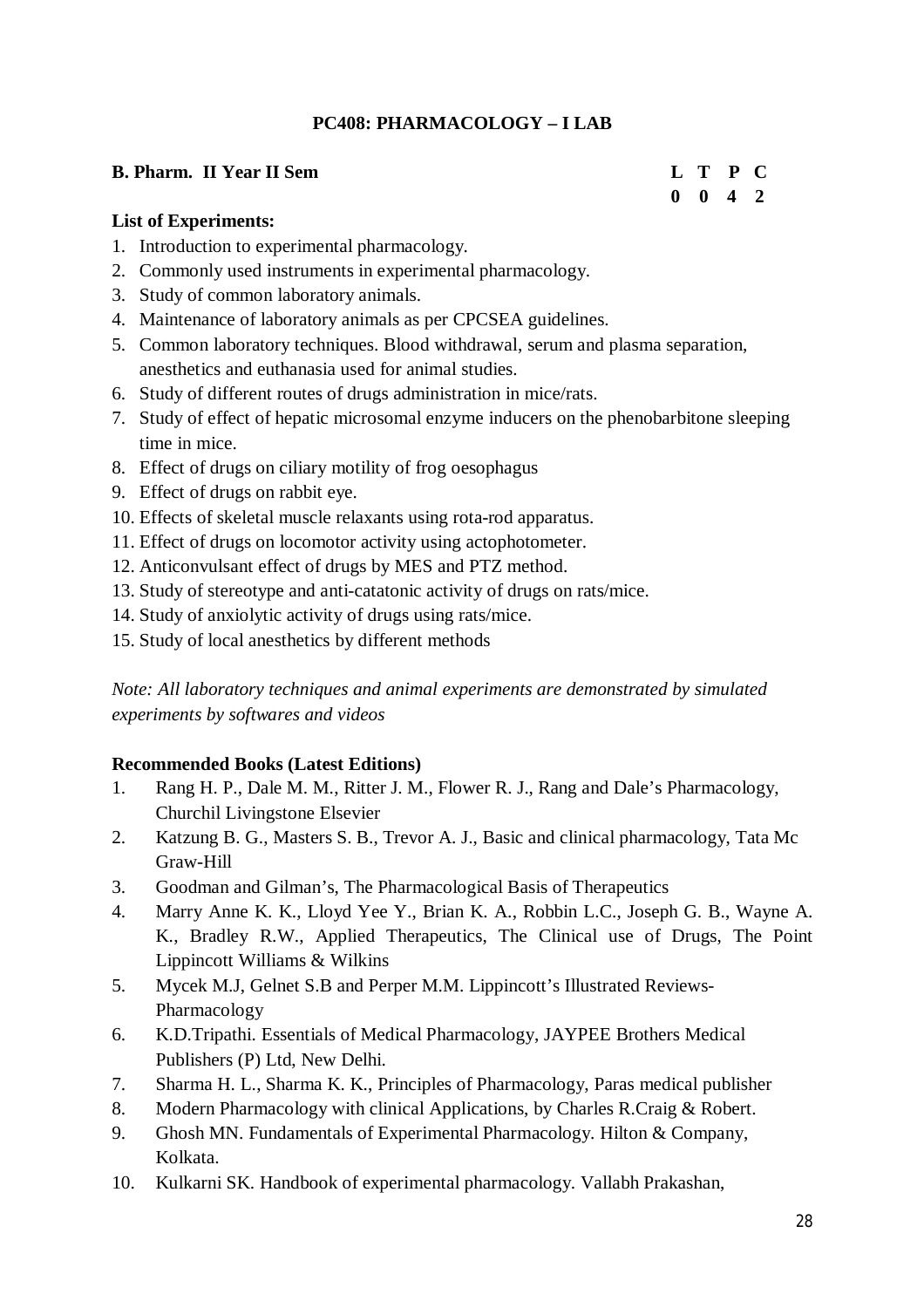# **PC409: PHARMACOGNOSY AND PHYTOCHEMISTRY – I LAB**

### **B. Pharm. II Year II Sem L T P C**

# **0 0 4 2**

# **List of Experiments:**

- 1. Analysis of crude drugs by chemical tests: **(**i)Tragaccanth (ii) Acacia (iii)Agar (iv) Gelatin (v) starch (vi) Honey (vii) Castor oil
- 2. Determination of stomatal number and index
- 3. Determination of vein islet number, vein islet termination and paliside ratio.
- 4. Determination of size of starch grains, calcium oxalate crystals by eye piece micrometer
- 5. Determination of Fiber length and width
- 6. Determination of number of starch grains by Lycopodium spore method
- 7. Determination of Ash value
- 8. Determination of Extractive values of crude drugs
- 9. Determination of moisture content of crude drugs
- 10. Determination of swelling index and foaming

- 1. W.C.Evans, Trease and Evans Pharmacognosy, 16th edition, W.B. Sounders & Co., London, 2009.
- 2. Tyler, V.E., Brady, L.R. and Robbers, J.E., Pharmacognosy, 9th Edn., Lea and Febiger, Philadelphia, 1988.
- 3. Text Book of Pharmacognosy by T.E. Wallis
- 4. Mohammad Ali. Pharmacognosy and Phytochemistry, CBS Publishers & Distribution, New Delhi.
- 5. Text book of Pharmacognosy by C.K. Kokate, Purohit, Gokhlae (2007), 37th Edition, Nirali Prakashan, New Delhi.
- 6. Herbal drug industry by R.D. Choudhary (1996), Ist Edn, Eastern Publisher, New Delhi.
- 7. Essentials of Pharmacognosy, Dr.SH.Ansari, IInd edition, Birla publications, New Delhi, 2007
- 8. Practical Pharmacognosy: C.K. Kokate, Purohit, Gokhlae
- 9. Anatomy of Crude Drugs by M.A. Iyengar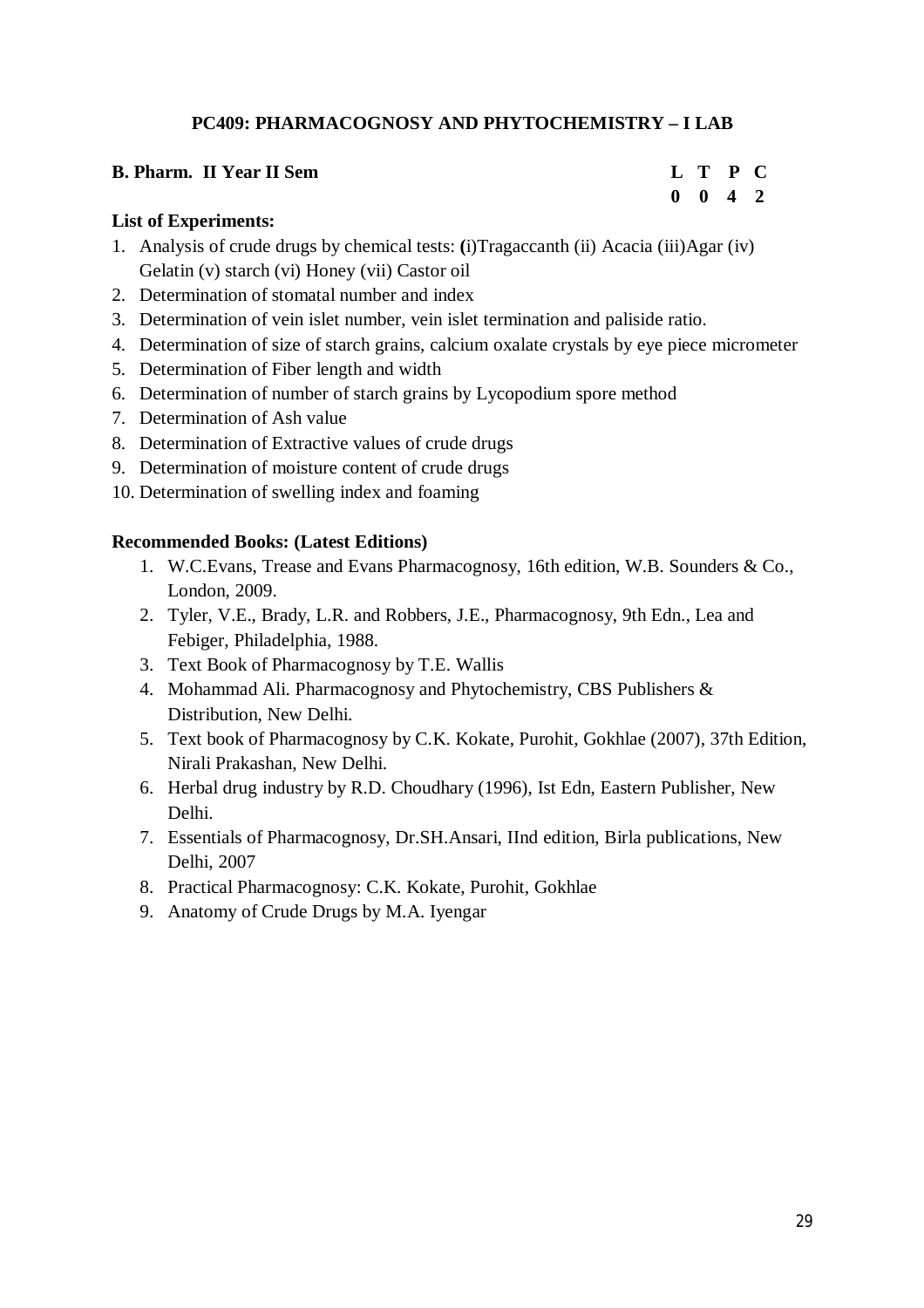# **MC400: GENDER SENSITIZATION LAB**

# **B. Pharm. II Year II Sem L T P C**

# **1 0 0 0**

# **Course Objectives:**

- To develop students' sensibility with regard to issues of gender in contemporary India.
- To provide a critical perspective on the socialization of men and women.
- To introduce students to information about some key biological aspects of genders.
- To expose the students to debates on the politics and economics of work.
- To help students reflect critically on gender violence.
- To expose students to more egalitarian interactions between men and women.

# **Course Outcomes:**

- Students will have developed a better understanding of important issues related to gender in contemporary India.
- Students will be sensitized to basic dimensions of the biological, sociological, psychological and legal aspects of gender. This will be achieved through discussion of materials derived from research, facts, everyday life, literature and film.
- Students will attain a finer grasp of how gender discrimination works in our society and how to counter it.
- Students will acquire insight into the gendered division of labour and its relation to politics and economics.
- Men and women students and professionals will be better equipped to work and live together as equals.
- Students will develop a sense of appreciation of women in all walks of life.
- Through providing accounts of studies and movements as well as the new laws that provide protection and relief to women, the textbook will empower students to understand and respond to gender violence.

# **UNIT-I**

# **UNDERSTANDING GENDER**

**Gender:** Why Should We Study It? (*Towards a World of Equals*: Unit -1)

**Socialization:** Making Women, Making Men (*Towards a World of Equals*: Unit -2)

Introduction. Preparing for Womanhood. Growing up Male. First lessons in Caste. Different **Masculinities** 

# **UNIT-II**

# **GENDER AND BIOLOGY**

**Missing Women:** Sex Selection and Its Consequences (*Towards a World of Equals*: Unit -4) Declining Sex Ratio. Demographic Consequences.

**Gender Spectrum:** Beyond the Binary (*Towards a World of Equals*: Unit -10) Two or Many? Struggles with Discrimination.